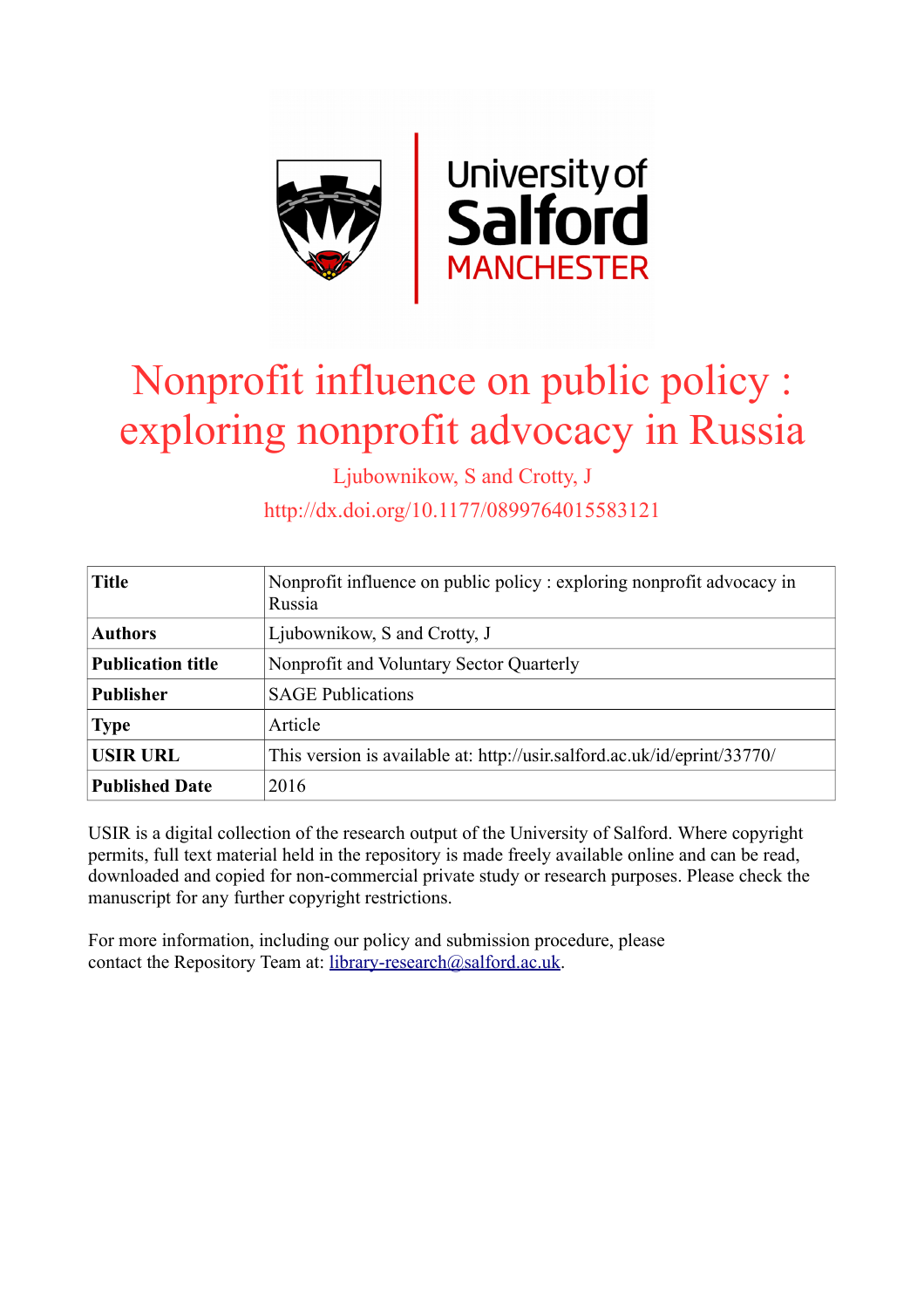Please cite as

Ljbownikow S and Crotty J, Participation and Influence in Public Policy: Exploring the Advocacy of Non-Profit Organizations in a Managed Democracy, Non-Profit and Voluntary Sector Quarterly, *forthcoming*

## **Participation and Influence in Public Policy: Exploring the Advocacy of Non-Profit Organizations in a Managed Democracy**

This paper examines the advocacy tactics of Russian NPOs. While Russian NPOs and their activities have been widely researched, specific insight into their use of advocacy tactics remains limited. In this paper we address this gap by broadening the understanding of how NPOs engage in advocacy. To do so we operationalize both Mosley's (2012) indirect/insider framework and qualitative data collected from health and education NPOs (HENPOs) in three industrial Russian regions. We demonstrate that Russian HENPOs, whilst having access to various advocacy tactics, fail to employ these tactics effectively vis-à-vis influencing of ruling and governing elites. They are instead used for organizational maintenance and case/client advocacy. In concluding, we discuss a potential typology of advocacy tactics in Russia, the usefulness of Mosley's framework in this context and the implications of the failure to advocate for democratization within the Russian Federation.

**Keywords:** Non-Profit Advocacy, Policy Influence, Democratisation, Russia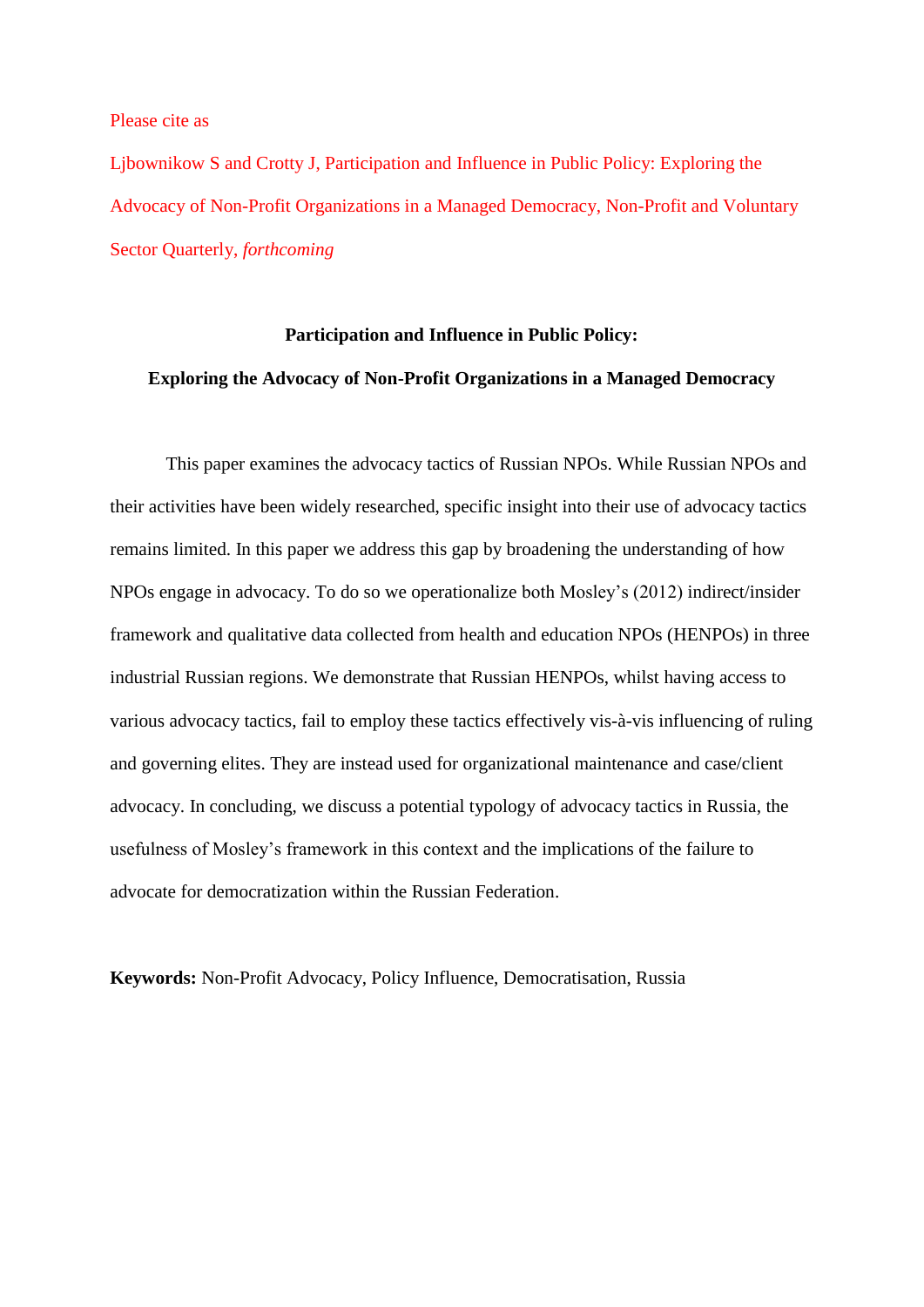During the political transition process in the countries of Central and Eastern Europe (CEE) and the former Soviet Union (FSU), the Russian Federation has retained a mix of democratic participation and authoritarian rule (Wegren & Konitzer, 2007). This has meant that Russia's *brand* of democratic governance or managed democracy (Wegren & Konitzer, 2007), limits the scope of NPO activity and thus impact the ability of NPOs to engage in activities aimed at influencing public policy – generally referred to as advocacy. To shed light on this issue, we illustrate the nature, type, and use of advocacy tactics by Russian NPOs in the health and education sector; a sector hitherto relatively neglected in the study of Russian civil society (Ljubownikow & Crotty, 2014).

The focus on health and education NPOs (hereon in: HENPOs) offers specific insight into an area which has seen parallels to government failure (Weisbrod, 1978) – the retreat of the Russian state from its social responsibilities (Sil & Chen, 2004) – with the burden falling on HENPOs to plug the gap (Rivkin-Fish, 1999). The health sector in particular has seen an increased demand for services related to issues such as drug and alcohol abuse, mental health, and HIV/AIDS; areas in which Russian practices are said to be lagging behind global best practice (Titterton, 2006). Further, Iarskaia-Smirnova and Romanov (2002) conclude that resource allocation and social service provision by the Russian state suffers from inertia. Given the lack of democratic accountability within a system of managed democracy (Wegren & Konitzer, 2007) it is advocacy by HENPOs which could provide important impetus for necessary changes in this area of public policy. Therefore, we ask how Russian HENPOs advocate in this context. In so doing we address Almog-Bar and Schmid (2014) recent call for a more nuanced understanding of advocacy in different contexts. To do so we structure the paper as follows. We first outline the literature on NPO advocacy, followed by an overview of factors affecting advocacy activities of Russian NPOs. We then describe the research study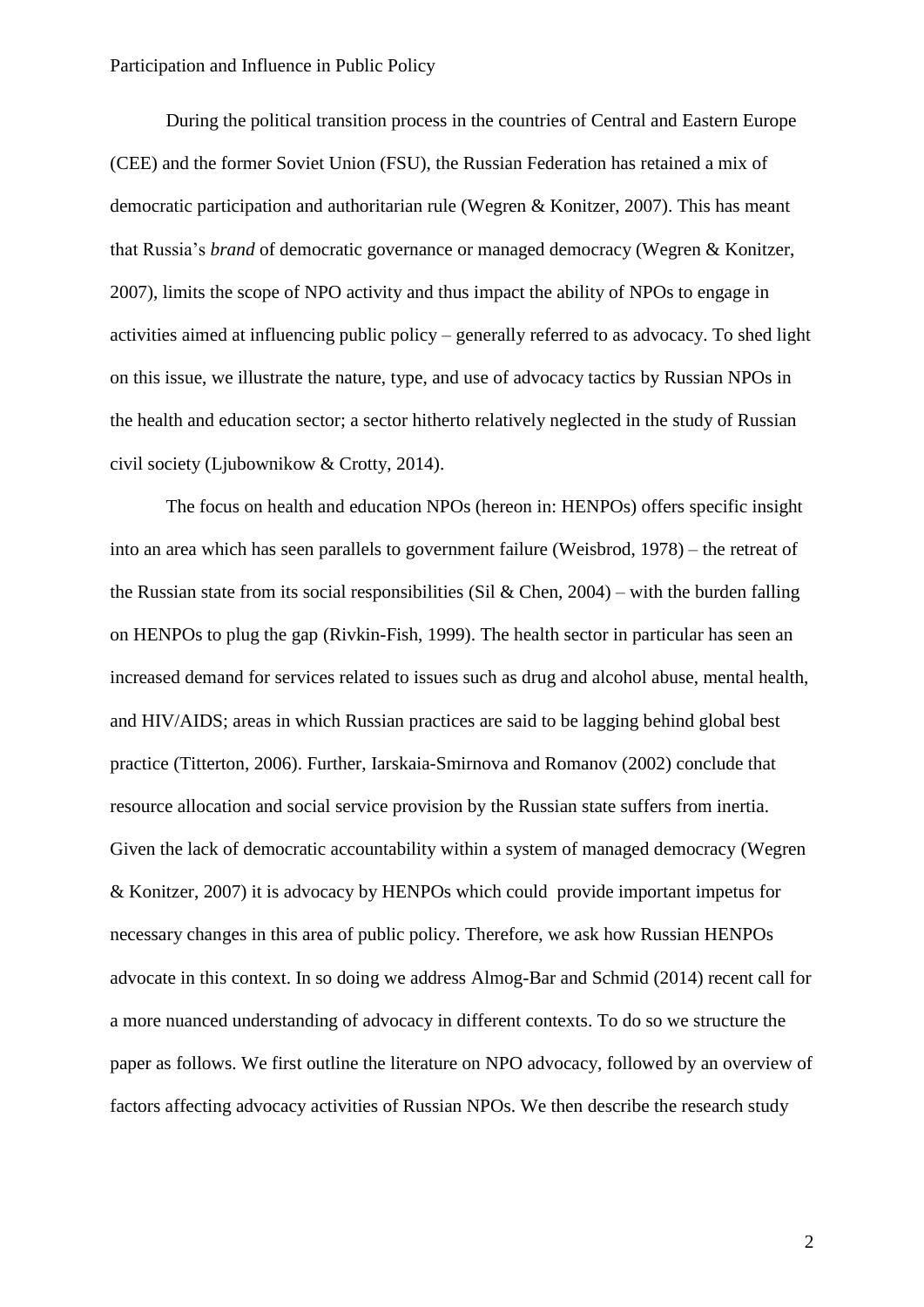from which the findings in the paper derive and present its findings. To conclude, we illustrate the limitations of the study and outline the contributions the paper makes.

#### **NPO and Advocacy Activities**

In this paper we understand advocacy as the "expressive function" (James & Rose-Ackerman, 1986, p. 9) or the voice of NPOs. By this we mean their ability to gain *access* to the relevant institutions or individuals and the *capability* to influence them (Almog-Bar & Schmid, 2014). Hence advocacy can be seen as "the term generally used to describe efforts to influence public policy" (Boris & Mosher-Williams, 1998, p. 488) and thus to effect changes in the NPOs' operating environment (Frumkin, 2002; Moulton & Eckerd, 2012; Suarez & Hwang, 2008). Similar to other contexts, public policy in the Russian Federation is understood as the principles, policies, and practices implement by state power (Wheeler, Unbegaun, Falla, & Thompson, 2000). Advocacy therefore turns NPOs into active governance actors (Chaskin & Greenberg, 2013); non-elected representatives for their constituency or the public (Mosley & Grogan, 2013). Consequently, the objectives of NPO advocacy activities are wide ranging and can include agenda setting, influencing long-term priorities and/or resource allocation (Andrews & Edwards, 2004). In addition, Mosley (2012) observes that NPOs engage in advocacy activities when policy restricts their ability to deliver services, use advocacy to build partnerships *with* the state and its agents, to secure funding, and/or share/promote their expertise. A vital part of NPO advocacy activities also relates to lobbying, the attempt to directly influence legislation or legislative developments (Suarez & Hwang, 2008). Both advocacy as well as its subset of lobbying activities are shaped by the regulatory context faced by NPOs (Kerlin & Reid, 2010).

In this paper we focus on service providing NPOs for whom advocacy is often a secondary activity (Van Til, 2009). However, these organizations due to the nature of their funding arrangements, are often in a good position to access policy makers (Mosley, 2010;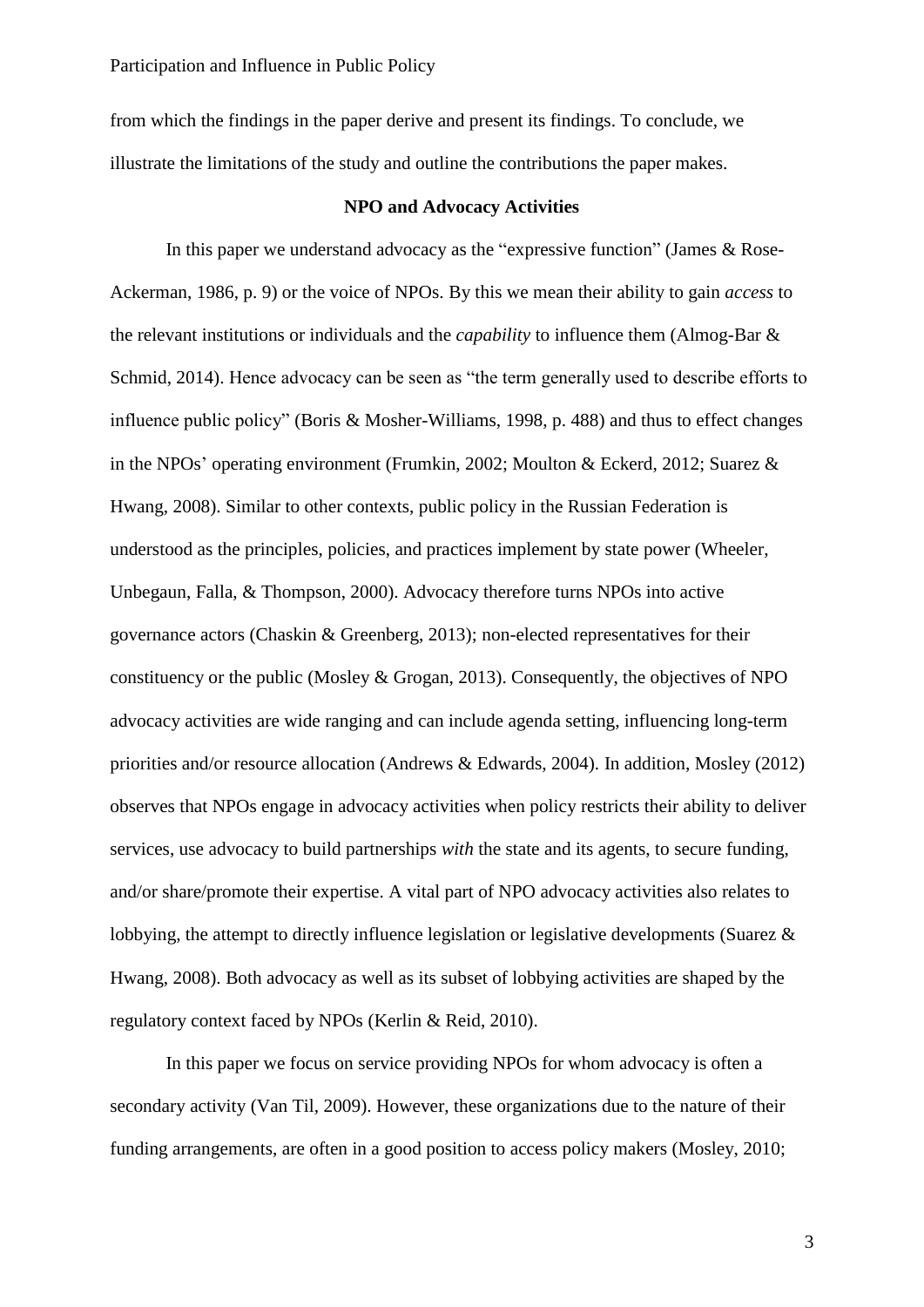Moulton & Eckerd, 2012). For many such NPOs advocacy is a crucial support activity (Van Til, 2009). Even though service providing NPOs will have fewer organisational capabilities than their specialist advocacy counterparts (Andrews & Edwards, 2004), their engagement in advocacy is often crucial to achieve both their long-term objectives (Suarez & Hwang, 2008) and creating spaces for social engagement.

Service providing NPOs chose to engage in advocacy for either social benefit (often associated with lobbying in the public interest) or organizational benefits (advocacy for organizational maintenance and/or survival) (Duer & Mateo, 2013; Garrow & Hasenfeld, 2014; Mosley, 2012; Suarez & Hwang, 2008). Nicholson-Crotty (2009) finds that advocacy, in particular its subset of lobbying activities can often lead to costly retribution against NPOs by hostile ruling and governing elites, including the withholding of resources. In turn this means that service providing NPOs have to carefully balance their social justice and public interest goals with their service delivery activities (Sanders & McClellan, 2014; Tomlinson & Schwabenland, 2009). Thus, we now turn to look in more detail at potential advocacy tactics used by service providing NPOs.

#### **NPO advocacy tactics**

Mosley (2011) states that NPOs can engage in advocacy that is *indirect* and/or *insider* focused. *Indirect* tactics are used when NPOs advocate without directly participating in the policy making process. Hence, *indirect* tactics are targeted at engaging the public and influencing the public discourse. *Indirect* advocacy activities may include "writing letters to the editor, working with advocacy coalitions, issuing policy reports, and conducting a demonstration" (Mosley 2011, p.441) or utilising social media outlets (Guo & Saxton, 2014). The mobilisation of the public is key to *indirect* tactics and thus such tactics are more conducive to advocate for issues which have a wider social benefit (i.e. benefit the broader public (Garrow & Hasenfeld, 2014)).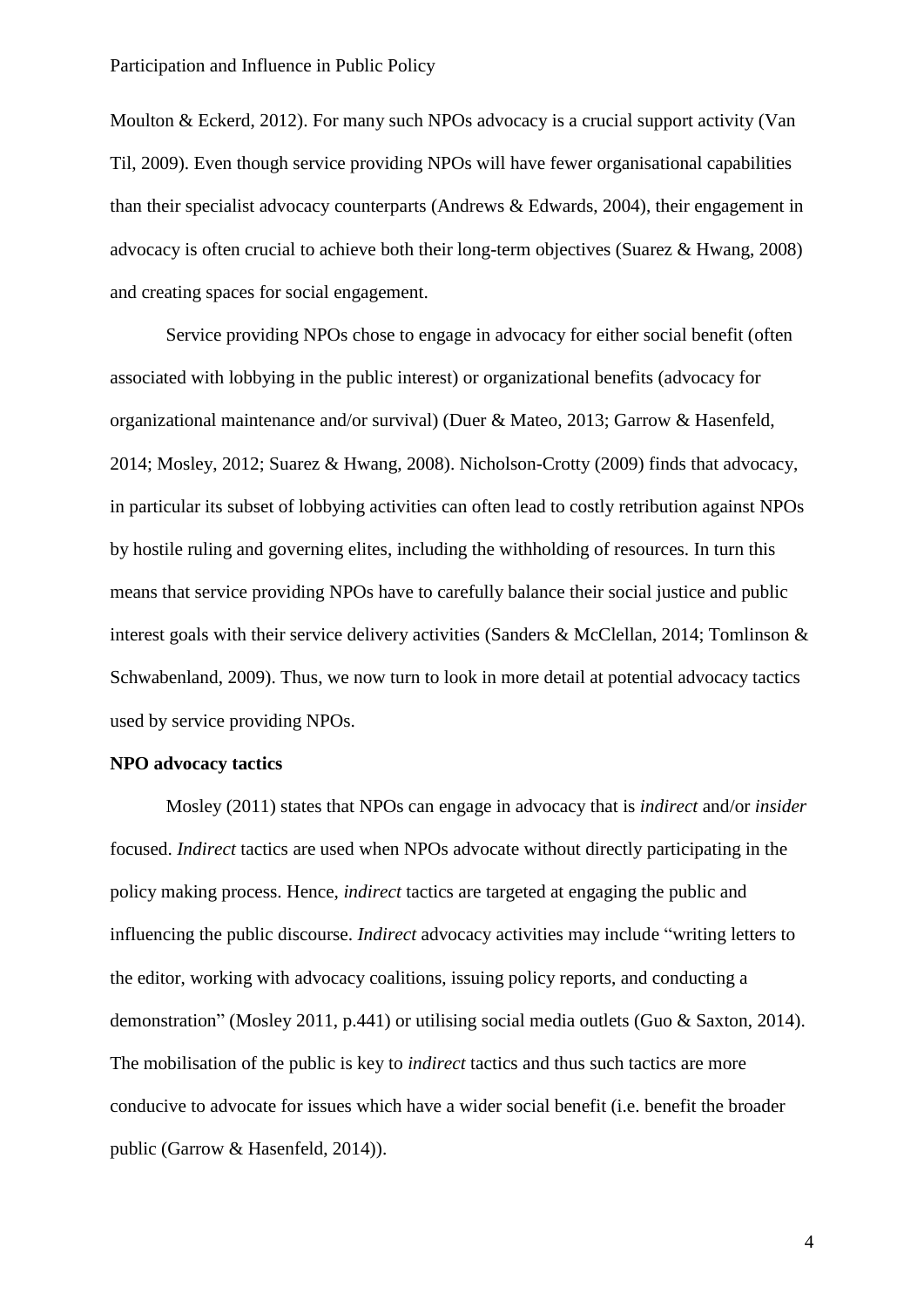Conversely, where NPOs use their personal connection to influence public policy, Mosley (2011) describes this as *insider* advocacy or tactics. *Insider* tactics rely on the NPO's capability to directly interact with ruling and governing elites. This interaction can take place in a formal, institutionalized setting such as public hearings or committees or informally through personal meetings (Mosley, 2011). To operationalize *insider* tactics NPOs not only require direct access to state institutions but also to individuals embedded within ruling and governing elites. These sort of advocacy activities are more conducive to ensuring organizational maintenance (Duer & Mateo, 2013; Mosley, 2012).

In a democratic context, NPOs seek a balanced combination of both indirect and insider tactics to advance their advocacy objectives. In this way they are able to engage with multiple governance levels (Beyers & Kerremans 2012) and raise both public awareness (*indirect* tactics) and increase direct participation (*insider* tactics) (Mosley, 2012). Lobbying activities, for example, require this sort of balance of tactics (Suarez & Hwang, 2008). Further, in strengthening their advocacy work NPOs often use political ties (Beyers & Kerremans, 2012), establish advocacy networks (Galaskiewicz, Bielefeld, & Dowell, 2006) join specialized umbrella organizations (Balassiano & Chandler, 2010; Kraemer, Whiteman, & Banerjee, 2013), or bolster membership (Schmid, Bar, & Nirel, 2008).

However, these insights into NPO advocacy behaviour assume that such organizations operate in an environment within which a political culture of public participation exists. This is not the case in the context of the Russian Federation (Titterton, 2006). Yet, understanding NPO advocacy in such a context is important for a number of reasons. First, NPO advocacy reflects their capability to influence public policy and monitor government behaviour (Andrews & Edwards, 2004). Second, advocacy reflects the institutionalization of public participation in the political process (Meyer, 2004). Third, advocacy ensures NPO survival by facilitating access to resources (Mosley, 2012). Nevertheless, little is known about the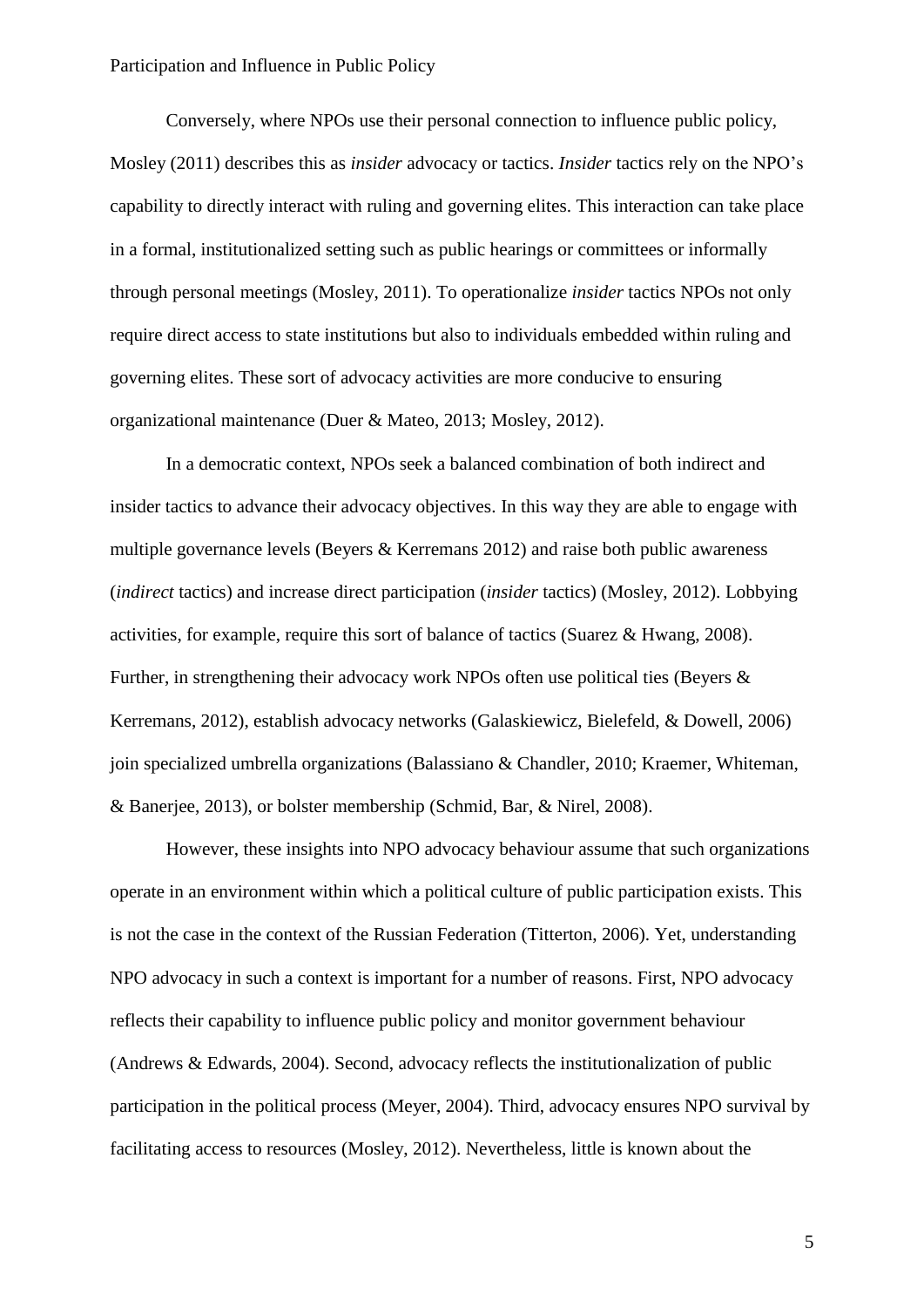availability, motivation and use of advocacy tactics in managed democracies and thus warrants further attention. .

The Russian context therefore provides an interesting venue within which to explore advocacy tactics. To provide some context we shortly summarise the literature of Russian civil society development. In so doing we draw on Salamon and Anheier's (1998) suggestion of considering a variety of contextual influences that shape the social space available for NPO activity and action.

#### **A Constricted Social Space: The Advocacy Potential of Russian NPOs**

The space in which Russian NPOs operate is still informed by its Soviet antecedents. During the Soviet Union there was no independent 'third sector' as open dissent and public protest was prohibited. Instead Russian society split into two halves, ordinary citizens in one, using ties of friendship and family to hedge against the vagaries of central planning, whilst elites – factory controllers, senior apparatchiks and party members used similar ties to gain favours, obviate rules and consolidate their position and occupied the other half (Mishler & Rose, 1997; Rose, 2000). Thus strong ties existed within these groups but there was no third sector to bridge the space between the two. This fostered mistrust particularly from citizens towards elites. The result was a constriction of Soviet social space.

Following the collapse of the Soviet Union this constricted spaced remained intact. Elites operationalized their ties to secure control of the newly privatised sector, whilst ordinary citizens used their ties to hedge against the uncertainties of shock therapy, privatisation and mass state withdrawal from social services (Mishler & Rose, 1997; Rose, 2000). At the same time organizations like the ones making up the environmental movement which had been so instrumental in taking advantage of the political opportunity of perestroika for mass protest (Tarrow, 1988; Weiner, 2002), splintered into a myriad of small and single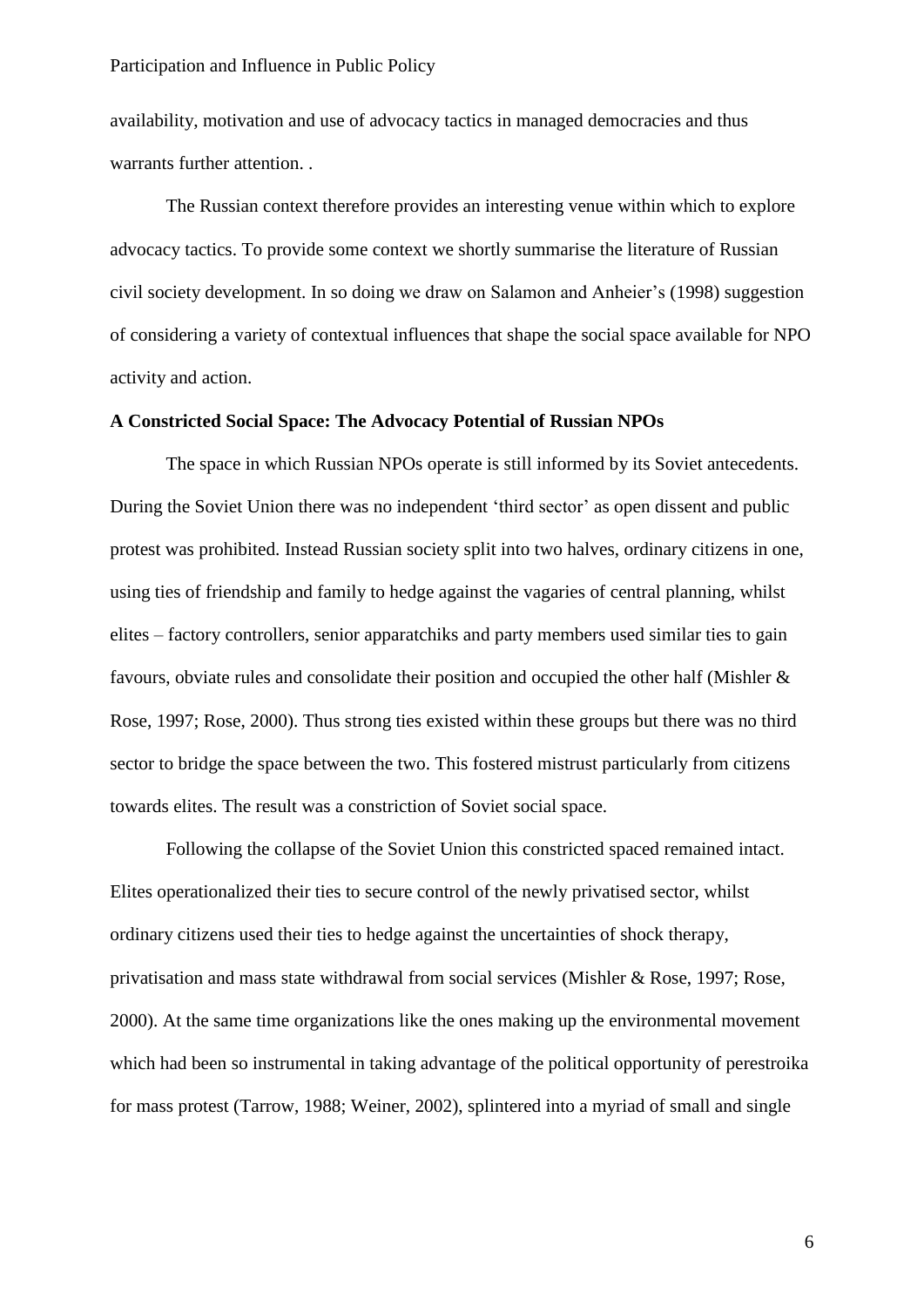issue organizations competing for resources (Crotty, 2006), no longer capable of engaging the public in this way.

In addition, factors emerging from within the new Russian state further impeded NPO development. First the public rejected volunteering in formalised settings as a reaction to forced participation in public life during the Soviet period which meant that NPOs have difficulties in recruiting volunteers (Howard, 2002); second as a result of Russia's constricted social space legacy NPOs are parochial and inward looking resulting in a lack of public participation and support of NPOs (Crotty, 2006; Spencer, 2011). Third NPOs were unsuccessful in developing domestic funding channels relying on foreign support directed at activities without public support (Henderson, 2002). Finally, the persistent importance of informal relationships in the Russian Federation (Ledeneva, 2006). As stated above, the nature of central planning necessitated the forming of strong informal relationships, either to access resources or to retain your elite position. Informal relations thus constituted a vital aspect of everyday life in the Soviet Union (Mishler & Rose, 1997) and remain an integral part of political and business life in the Russian Federation (Ledeneva, 2006). However, NPOs are often characterized as being outside these networks with organisations missing informal relations and their associated links (Ljubownikow, Crotty, & Rodgers, 2013), as well as opposition and hostility towards NPOs has impeded the development of *insider* advocacy. In addition, legislative changes since 2006 have limited political opportunity (Ljubownikow & Crotty, 2014; Tarrow, 1988) to engage or bridge the gap between the public and the Russian elite.

The Putin/Medvedev administrations have implemented stricter regulation affecting NPOs, which include rules on the use of funding (Maxwell, 2006), classifying NPOs assessed as politically active (for example those engaging in advocacy activities) and receiving foreign funding as foreign agents (Bennetts, 2012). In addition, large fines for unofficial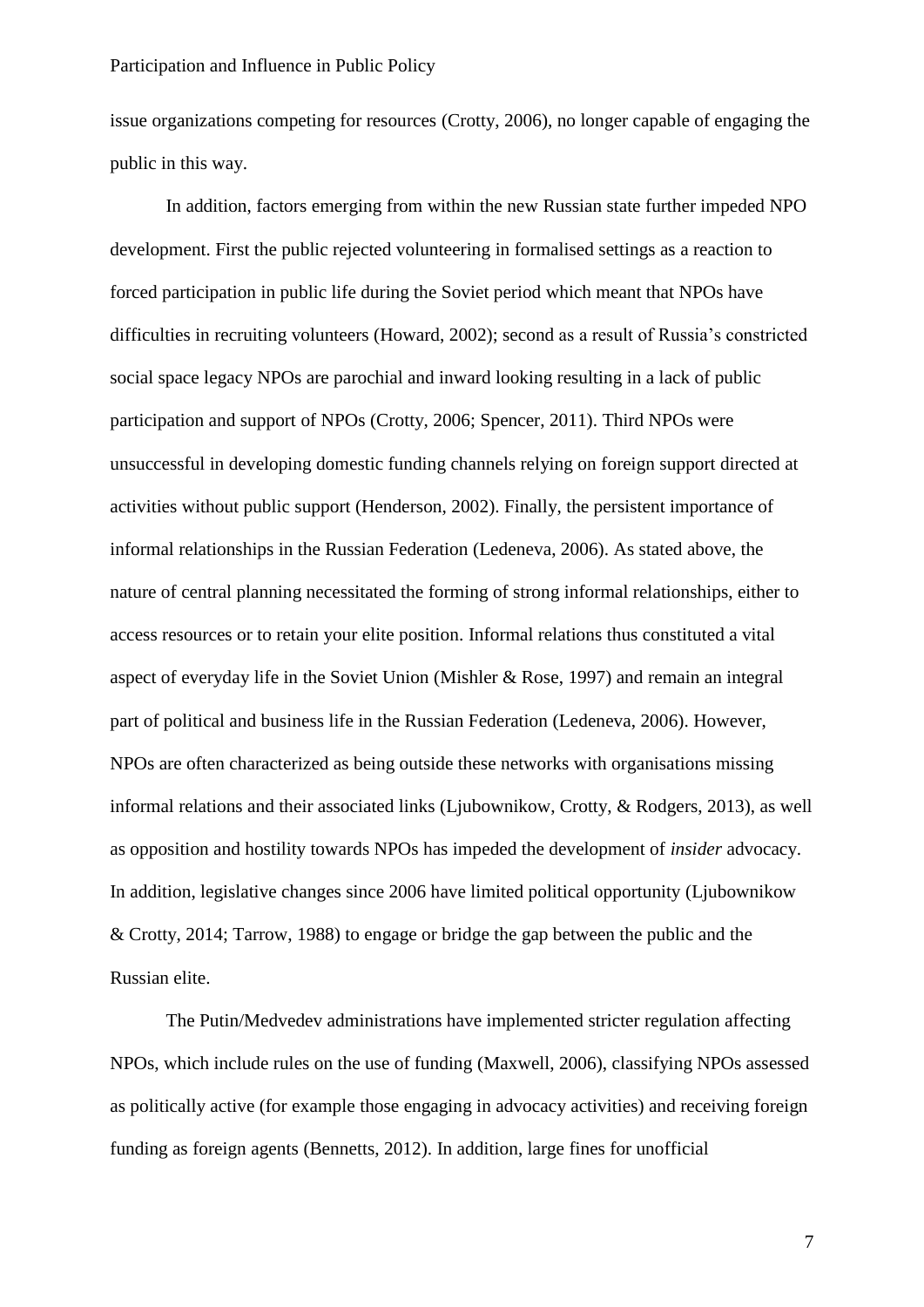demonstrations have also been introduced (Bryanski, 2012). Alongside these developments, the Russian state has also promoted regional Civic Chambers (*Obshchestvennaya palata*) as the main channel for NPO-State interaction (Civic Chamber of the Russian Federation, 2010).

Civic Chambers are government initiated structures meant to encourage scrutiny of public policy making and public administration (Richter, 2009). They are also responsible for the allocation of government funding to NPOs. Further, the Civic Chambers also organize regular roundtables and committees for invited NPOs to raise and discuss their issues (Richter, 2009). However, the invited nature of the Civic Chamber (most members are appointed by ruling and governing elites (Richter, 2009)) and its monopoly on access to state authorities have a potential restricting effect on the advocacy activities of NPOs. Thus legislative, cultural-historic and organizational factors shape a constricted social space for NPO advocacy activity. Tarrow (1988) asserts that for political opportunity to occur, NPOs or social movements need one or a combination of shifting alignments, or division within elite groupings and influential allies, particularly in non-democratic settings, that can protect them from elite response. Within Russia's constricted social space, even if political opportunities arose NPOs appear to be both without allies and the state has already signalled the nature of its response to NPOs seeking to take advantage of any such opportunity – ultimately limiting political opportunities therein.

Despite these negative indicators, there are some recent examples where NPOs have engaged in effective advocacy. This includes criticism of regulatory changes impacting NPOs (Alekseeva et al., 2005) leading to legislative amendments. Javeline and Lindemann-Komarova (2010) also highlight a positive advocacy experiences of NPOs coming together at a regional level forcing the re-routing of a planned oil pipeline around Lake Baikal. NPOs have also been successful in case advocacy and supported individuals in bringing litigation charges against businesses and local councils through the Russian court system (Fröhlich,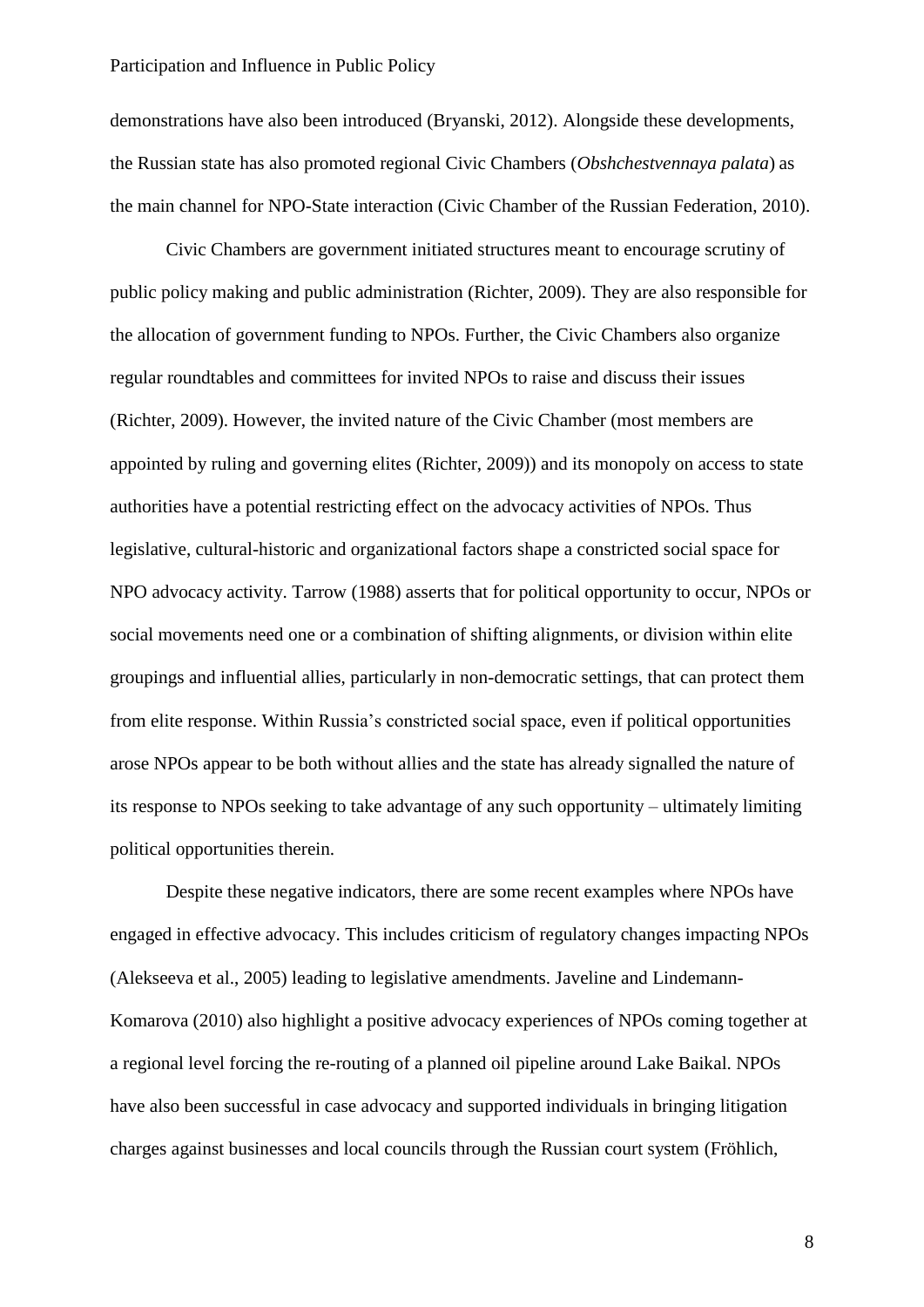2012). However, these examples contrast strongly with the wider literature on Russian NPOs which overwhelmingly indicates that such organisations have limited advocacy potential (Crotty & Hall, 2013).

Thus drawing on the wider and general literature on Russian NPOs we would expect that Russian NPOs are likely to have underdeveloped or constrained advocacy opportunities. To explore this, we focus on Russian NPO engagement in activities of an advocatory nature (including lobbying) and how NPOs understand and utilize these activities. Before presenting our findings we first provide an overview of our research study.

#### **The Research Study**

To date, most of the understanding of NPOs in the Russian context has been informed by the study of such organizations in Moscow and St. Petersburg (Javeline & Lindemann-Komarova, 2010). With the experience of organizations in provincial Russia differing,we base our study in the Russian cities of Perm, Yekaterinburg, and Samara. These three cities are representative of Russian cities located in industrialised-provinces, which have a significant defence sector and are over 80% ethnic Russian (Federal State Statistics Service, 2010). We choose these three urban areas as study sites for HENPO advocacy, because they are the location of the respective regional authorities and in provincial Russia it is urban areas where Russia's middle class resides and which is traditional associated with more NPO activity (Salamon & Anheier, 1998). Thus these cities provide the study with a relevant as well as sufficiently similar context to examine HENPO advocacy and minimizing potential regional factors to act as explanatory influences (Miles & Huberman, 1999) enhancing transferability of our insights (Lincoln & Guba, 1985).

HENPOs were purposefully selected (Siggelkow, 2007) based on their activities and objectives to fit with the study's focus on health and education. Further we also drew on organizations' own categorisation as to whether they defined themselves as NPOs in the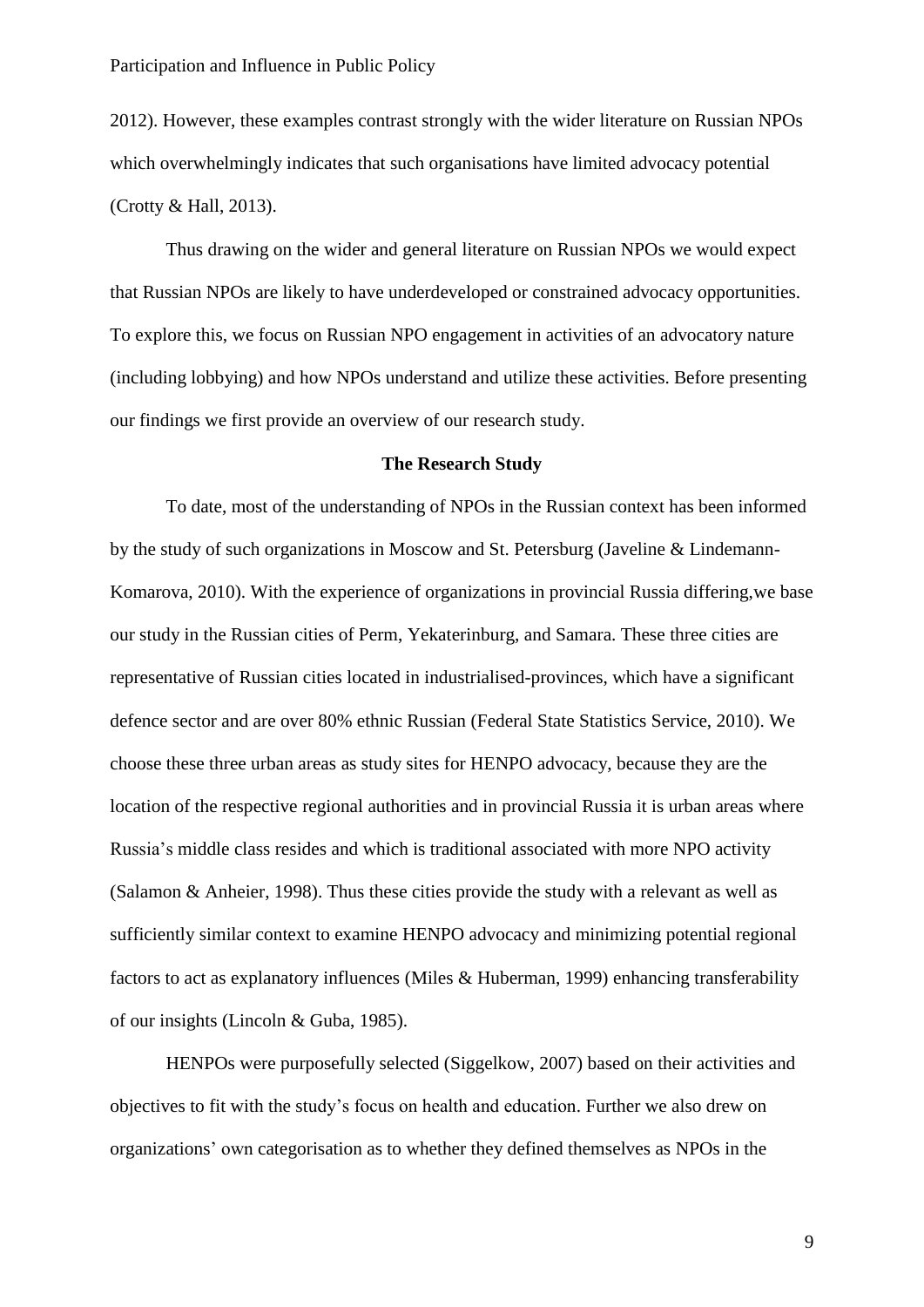Russian Federation often known as *obshchestvennyi organizatsii,* which translates into social or public organisations. Data was collected via a semi-structured interview protocol. This protocol was informed by the advocacy literature and literature on Russian civil society development (a selection of the questions asked were what projects/activities organization do, what factors impact their work, whether they engage in advocacy, what they consider advocacy to be, and which of their activities they associated with advocacy) and allowing respondents to provide a narrative of their organizations *modus operandi* (Lincoln & Guba, 1985). Such an approach enables us to capture the respondent's own interpretations (Eisenhardt, 1989) assisting us in evaluating how respondents understand and characterize the activities of their organization.

Reflecting Spencer's observation (2011, p. 1080) of Russian NPOs, most HENPOs in this study were also dominated by 'democratic centralism', where the leader's ideas are automatically adopted by full member consent. Thus, the leader's response represents the most relevant opinion to organisational decision-making. Therefore, interviews were conducted in Russian with leaders of NPOs lasting on average 45 minutes. To reduce the risk of self-reporting bias in the interview, this data was triangulate during the coding and analysis process with observational and artefactual data (such as flyers, pamphlets, published material, and other publically available information) collected by attending HENPO events. Appendix A provides an overview of the organizations in this study, their activities, and a proxy measure for size.

To protect the confidentiality of respondents, their responses and organizations were anonymized using acronyms. For analysis all interviews were transcribed and translated into English in situ, calling on the skills of native speakers wherever discrepancies arose. Documents and artefactual data, if the latter contained textual content, were also translated into English. Akin to open coding, inductive coding started with reading and rereading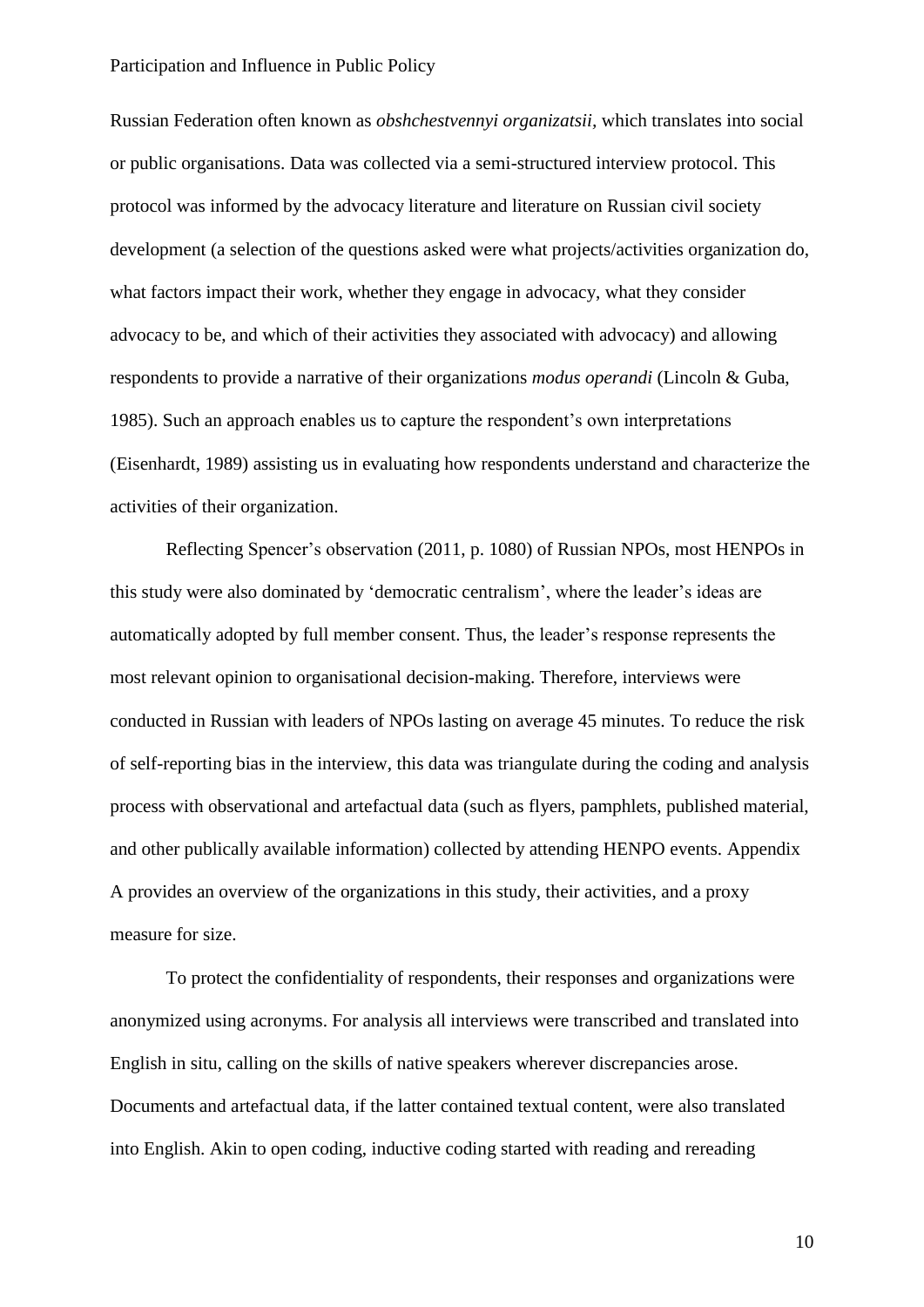interview transcripts, documents, and other textual data (Corbin & Strauss, 2008). This process led to the emergence of codes, which were then grouped, into emerging themes. This thematic coding (Braun & Clarke, 2006) led to themes centred on the activities of NPOs, whether respondents defined these as entailing advocacy, and how organizations understood and organized any advocacy activities they saw themselves engaging in. Themes were then assessed for common patterns and/or differences and Mosley's (2011) definition of *indirect* and *insider* advocacy was used to organise data points.

To ensure coding reliability and reduce ambiguities the codes and themes were discussed with field experts during and after the coding process. All interview data was crosschecked against observational notes and data artefacts which also assisted to establish relationships between different parts of the data (Miles & Huberman, 1999). In this process we also compared whether the narratives and discourses by respondents differed based on geographical location. Although there were some differences (for example in Perm respondents made more references to incidents of indirect advocacy tactics however often describing the activities of other none human service organisations rather then their own), our aim was to establish an overarching narrative illustrating the challenges and issues Russian HENPOs faced in a constricted societal space rather than capturing organisational or regional variances. In this paper we present our analysis by drawing on the practices of reporting narrative enquiry outcomes where the aim is to highlight how respondents make sense of their own world (Bruner, 1991). Thus we present the narrative constituting the emergent themes using 'illuminating examples' (de Vaus, 2001, p. 240) from the interviews to exemplify key points.

#### **Findings**

#### **Indirect Tactics**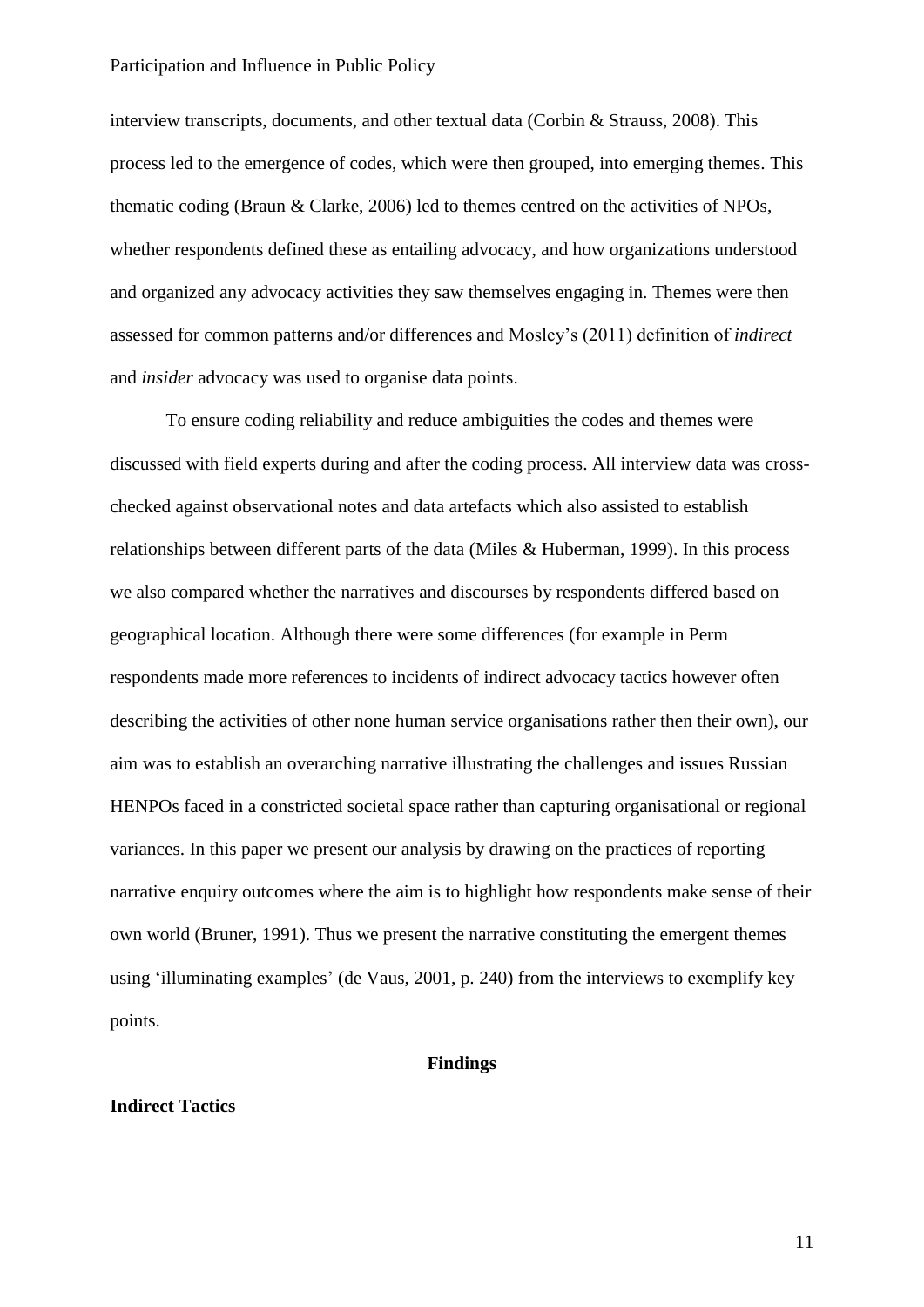Mosley (2011) suggests a variety of activities that can be characterised as *indirect*  advocacy tactics. However, the activities Mosley (2011) describes require the mobilisation of the public – a capability Russian NPOs lack (Crotty, 2009). Despite this, HENPOs in this study did illustrate that they "[wrote] letters to the social protection department" (Respondent 50, Org02Yek) or are "writing a complaint" (Respondent 38, Org13Per) on behalf of their constituents. HENPOs also illustrated that they wrote letters for specific individuals who would approach them directly for assistance. This was not done as part of a planned advocacy campaign but instead part of the organisations case advocacy approach. If these letters were ineffective however, HENPOs appeared to capitulate stating that they "never go to court" (Respondent 48, Org23Per) or followed up failed complaints. Other indirect advocacy tactics were absent from the respondents' narratives or their use was rejected. Respondent 32, captures the attitude towards demonstrations present at in all the narratives captured by this study.

*The authorities turn away from them [organizations which engage in demonstrations] and mainly cooperate with us. Events such as going on to the street and shouting give us this, give us that, we do not do this. We do not want conflict with the authorities or the government* (Respondent 32, Org08Per).

Similarly, respondents stated that "I do not like working through demonstrations at all" (Respondent 48, Org23Per), or did "not do big actions and activities like that [demonstrations]" (Respondent 52, Org04Yek). Hence, in addition to the historic lack of organizational capability to mobilize the public and the public's apathy to engage with NPOs (Crotty, 2006), HENPOs viewed demonstrations or direct protest action negatively. HENPOs perception of elite response (Tarrow, 1988) meant that participation in such events was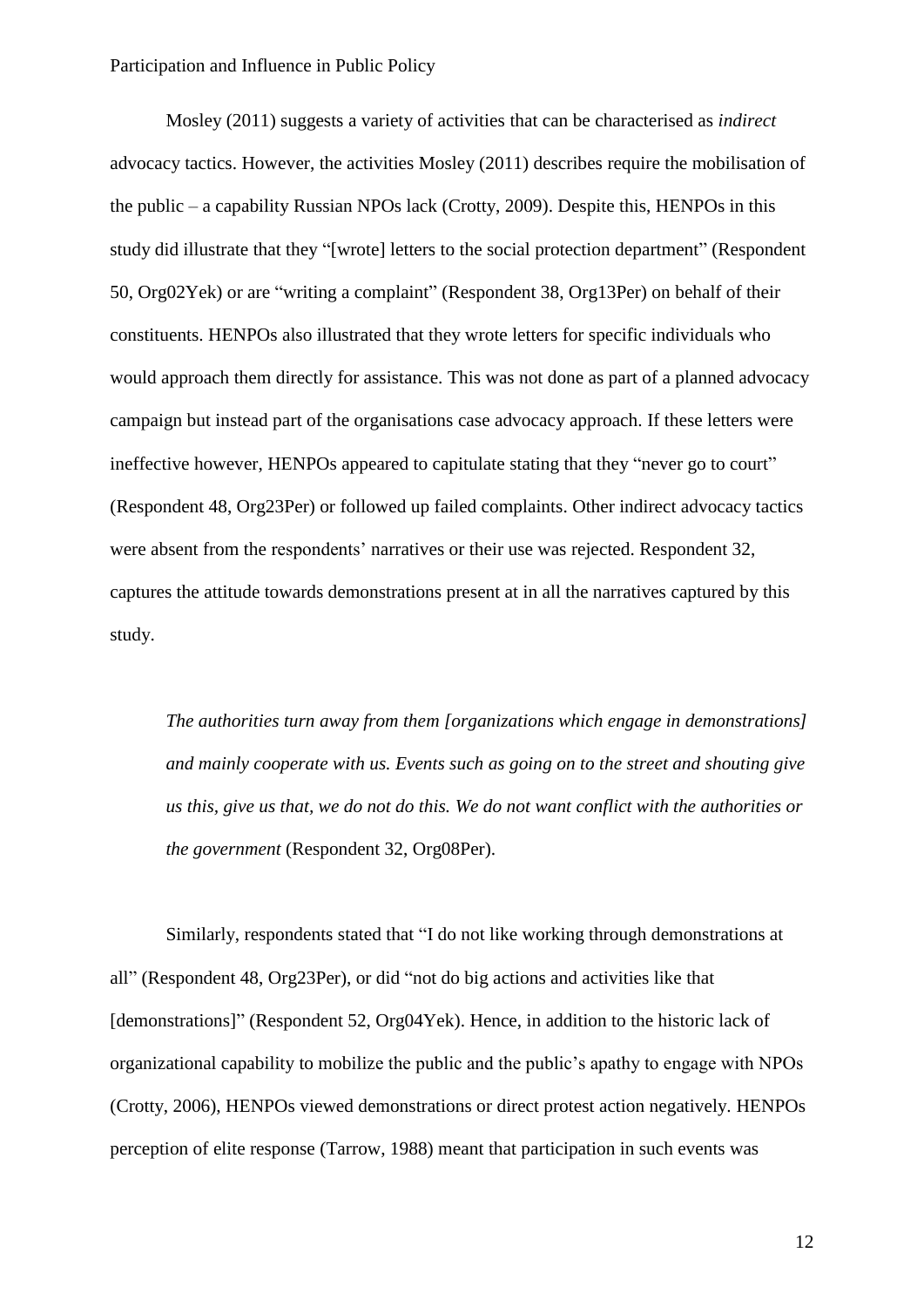viewed as resulting in antagonising a state that had already constrained NPOs' social space. Thus HENPOs actively rejected the participation therein.

Furthermore, demonstrations and other indirect advocacy tactics required organisations to collaborate with others in for example advocacy coalitions or umbrella organizations (Balassiano & Chandler, 2010). Although, HENPOs did note that they cooperated on for example "organizing a roundtable" (Respondent 47, Org22Per) this interaction was described as "helping us mainly morally" (Respondent 6, Org06Sam) or downplayed as unimportant "[it is] not really cooperation, it is more an exchange of ideas" (Respondent 50, Org02Yek). When the narrative on co-operation was explored further, HENPOs indicated that that "there is no love or friendship lost" (Respondent 27, Org03Per) between organizations. They also and portrayed other HENPOs as "competitors" (Respondent 6, Org06Sam; Respondent, 27, Org03Per; Respondent 49, Org01Yek) rather than partners for a common cause or a member of the same social movement. In pitting one group against another the foreign funding regimes of the 1990s (Henderson, 2002) have contributed to this resistance to collaborate. With competition now for state funding still in place, this is unlikely to change.

The experience of Russian HENPOs suggests that they perceived the majority of indirect advocacy tactics available to NPOs (see Mosley, 2011) as not relevant. The politicisation of NPO advocacy activity by the state via regulation and targeted organisational inspections (Earle, 2013), has dis-incentivized HENPOs from using *indirect* advocacy tactics. Thus HENPOs also saw no need to involve or mobilise the public. This combined with the absence of advocacy coalitions deprived HENPOs of leverage vis-à-vis ruling and governing elites. It seems that the constricted social space in which HENPOs exists limits the use of indirect advocacy tactics and requires them to utilise *insider* advocacy tactics.

#### **Insider Advocacy**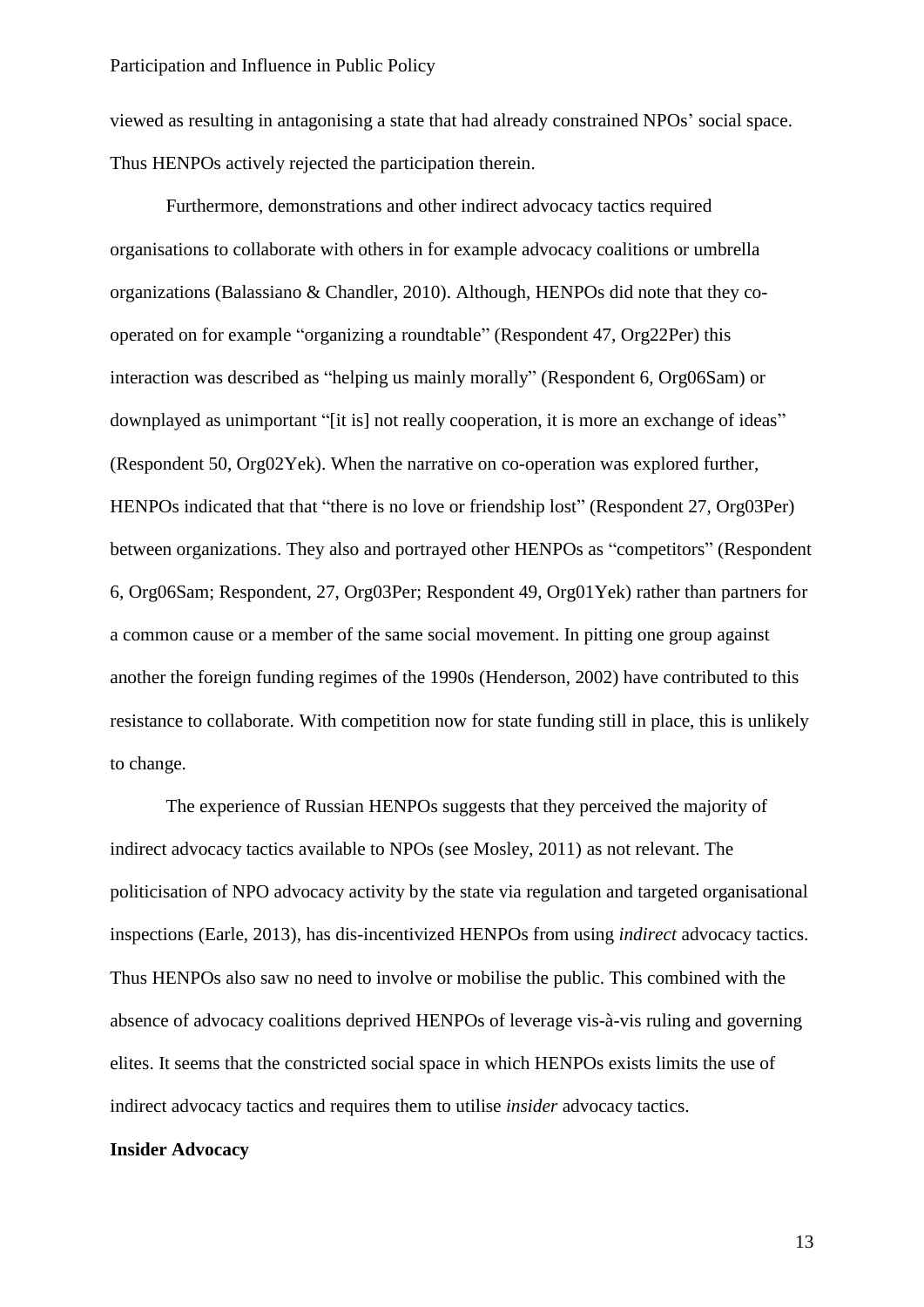As illustrated above, *insider* tactics were not associated with specific activities, but were instead delineated by the ability of NPOs to directly access ruling and governing elites (Mosley, 2011). For example, Mosley (2012) considers access based on personal relationships as providing a crucial platform for *insider* advocacy. HENPOs in this study illustrated several direct access opportunities to ruling and governing elites. HENPOs sought to "participate in all meetings, committees, roundtables, conferences that are organized by the government" (Respondent 29, Org05Per). Reflecting the importance of personal ties (Mishler & Rose, 1997), respondents also highlighted that they could use connections such as "university friends or friends I made around that time" (Respondent 79, Org30Yek) to gain access to these meetings. However, most pointed out that to participate in these meetings you needed to be "invited" (Respondent 61, Org12Yek). In addition, engagement in such events was often a one-off and did not allow HENPOs to develop an outlet for more systematic *insider* advocacy tactics. Thus HENPOs were aware of the need to "move away from one-time events" (Respondent 64, Org15Yek) as part of developing regular access to ruling and governing elites. As a result a number of HENPOs (Org01Sam, Org07Sam, Org18Sam, Org02Per, Org05Per, Org11Per, Org12Per, Org02Yek, Org12, Yek, Org15Yek, Org30Yek), indicated that they had tried to get elected to the regional Civic Chamber. A place in the Civic Chamber would provide consistent access to the regional ruling and governing elites.

HENPOs were aware that they participate in "manipulated structures" (Respondent 61, Org12Yek), and that these are not "initiatives [that] come from the ground up" (Respondent 33, Org09Per). Nevertheless, this access enabled HENPOs to become "friendly with the government and lets them know we exist" (Respondent 64, Org15Yek). Thus insider advocacy was seen less as a way of influencing decision making by ruling and governing elites but an opportunity to promote "ideas" (Respondent 16, Org17Sam), "where you should speak your mind" (Respondent 64, Org15Yek) or "approach the authorities with a problem"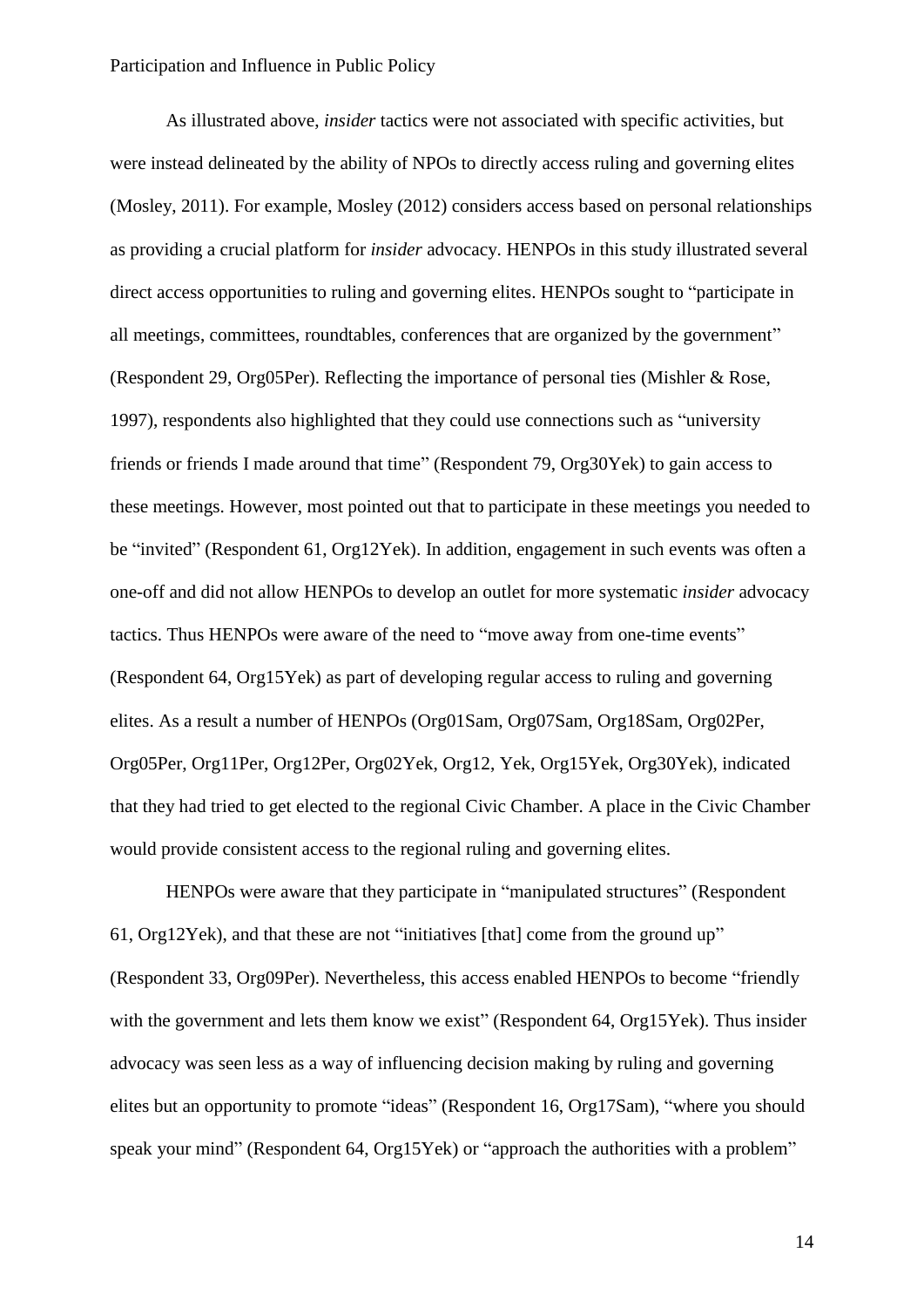(Respondent 48, Org23Per). However, HENPOs were also aware of elite response (Tarrow, 1989) and that the scope of topics that could be discussed within the Civic Chamber was limited because "you will not be re-invited if you raise something they do not like" (Respondent 50, Org02Yek).

Thus, HENPOs in this study did not engage roundtables and committees for *insider* tactics. Instead they were seen as "a good way for the government to tell us about [upcoming] changes to the law" (Respondent 10, Org10Sam) or "try to know what the governments wants to do or wants us to do" (Respondent 29, Org05Per). *Insider* tactics were not viewed as a way to shape the governing and ruling elites policy agendas. Hence, HENPOs viewed roundtables or other meetings, as an opportunity to establish working relationships with the state via "helping [to] build personal relations" (Respondent 50, Org02Yek). Even though this was a vital component of *insider* tactics (Mosley, 2011, 2012) HENPOs in this study did not portray such emerged relationships in this way. Instead these relationships were more useful for dayto-day activities as they facilitated "solving problems that we face when we want to do an event" (Respondent 79, Org30Yek). Thus, as respondent 60 outlines, HENPOs were motivated to engage in these roundtables or committees so that they "will be able to tell the relevant person without the Civic Chamber" (Respondent 60, Org11Yek), rather than using the direct access offered by the state as part of their advocacy tactics.

#### **Using Advocacy Tactics: Case Advocacy**

As illustrated above for HENPOs in this study, advocacy was also not about influencing policy but a way of accessing information for dissemination amongst their constituencies (clients as well as members) or providing a service. In so doing, advocacy was viewed as "enlighten[ing] people about their rights" (Respondent 54, Org06Yek).

Thus understanding of advocacy was markedly different from how advocacy is defined in the literature or understood in mature democracies (Boris & Mosher-Williams,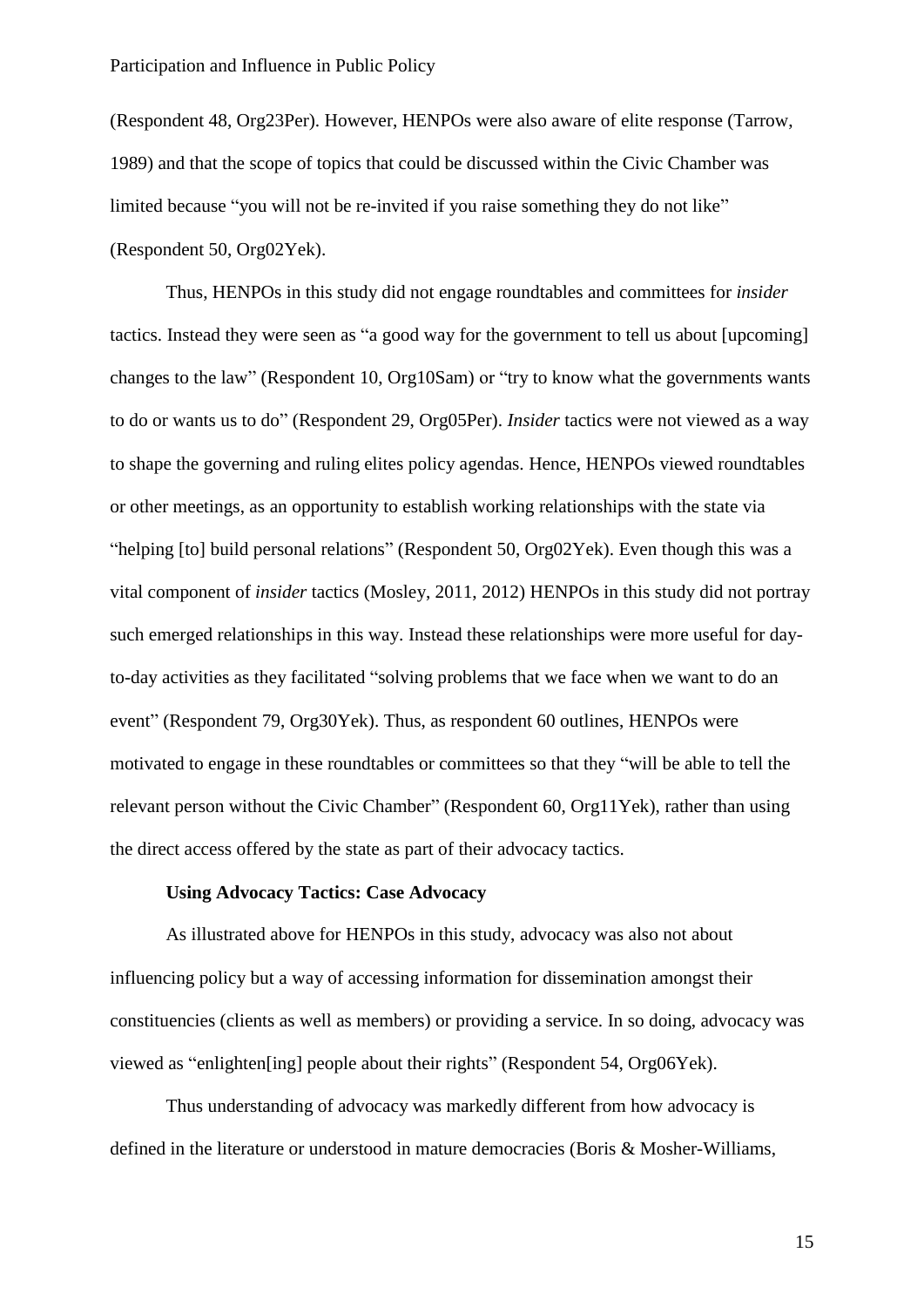1998) where such activities are aimed at promoting a common or aggregate interest (Andrews & Edwards, 2004) or organizational maintenance (Mosley, 2012). Moreover in our study, advocacy was done for individuals. Organisations in all three regions therefore saw advocacy not as a way of promoting change at a policy level but as "help[ing] individuals solve their problems" (Respondent 60, Org11Yek; Respondent 14, Org15Sam; Respondent 29, Org05Per; Respondent 32, Org08Per).

The fact that advocacy was focused on the individual rather than shaping public discourse is no doubt an outcome of the constricted nature of HENPOs operating environment. It might also suggest that HENPOs lack the necessary organizational capacity to engage in influencing at the policy level. However, HENPOs in this study stated that advocacy at the policy level at the municipal or regional level bore little fruit because "it is very difficult to change the situation for the better on a regional level (…), because decision are made in Moscow" (Respondent 42, Org17Per). In addition, Respondent 12 described the sentiments of others in highlighting that governing elites at the municipal and regional level lacked the willingness to engage with NPOs and thus enable their participation in policy making.

*During the Soviet Union, HENPOs did not do any advocacy work and I think such stereotypes are still there [amongst the ruling and governing elites]* (Respondent 12, Org12Sam).

This perceived lock out at the regional and municipal level explains why HENPOs in this study focused on advocacy for individuals to assert their social rights. In turn this meant that HENPOs only engage in advocacy type activities that would not get them into trouble with ruling and governing elites, and thus limited harmful elite response (Tarrow, 1988).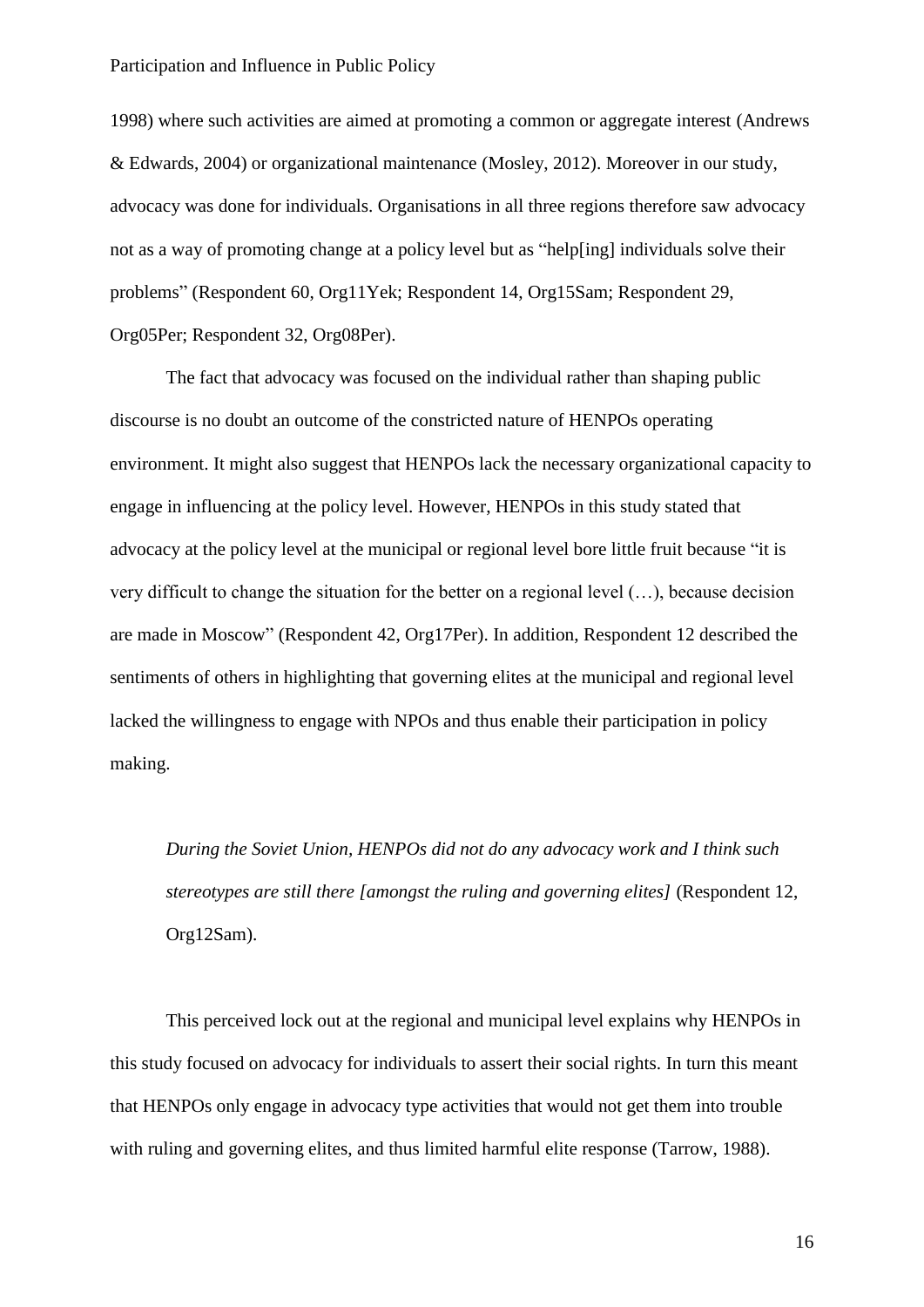Consequently, advocacy activities for individuals had become part of the services provision HENPOs offer to their constituencies. The lack of narrative with regards to participation in more systematic ways to influence policy is however, worrisome as it means that interest representation within Russia's ailing welfare sector remains underdeveloped (Cerami, 2009). This service based approach to advocacy allows low level individual grievances to be smoothed out, without presenting a challenge to the overall authority of ruling and governing elites. It also means that current NPO advocacy has limited scope to drive democratisation.

#### **Conclusion**

In this paper we examine how Russian NPOs advocate. In so doing we answer Almog-Bar and Schmid (2014) call to add nuance to the understanding of advocacy in different contexts. Little has been known about the availability, motivation and use of advocacy tactics in managed democracies and our paper sheds some light on these issues. Russia's managed democratic context and cultural-historic heritage provide an insight into advocacy tactics operationalized by service providing in this context NPOs.

In this paper we employed Mosley's (2011) framework of *indirect* and *insider* advocacy tactics to structure respondents' narrative on the nature and use advocacy activities. Our evidence indicates that this framework is simplistic in describing the complicated contextual factors affecting NPO advocacy activity choice. Thus the respondent's discourse shows an awareness of a wide variety of *indirect* advocacy activities available but only their limit their use. Although Mosley's (2011) framework is useful in providing an initial description of indirect advocacy, it does not account for the constrictedness of the context in which Russian HENPOs operate and thus the choice of actual advocacy activities available. These choices are limited because HENPOs fear antagonising the state and a negative elite response or retaliation (Tarrow, 1988). Retaliation could be proactive such as unannounced organizational audits (Earle, 2013), blacklisting which restricts an NPO's ability to access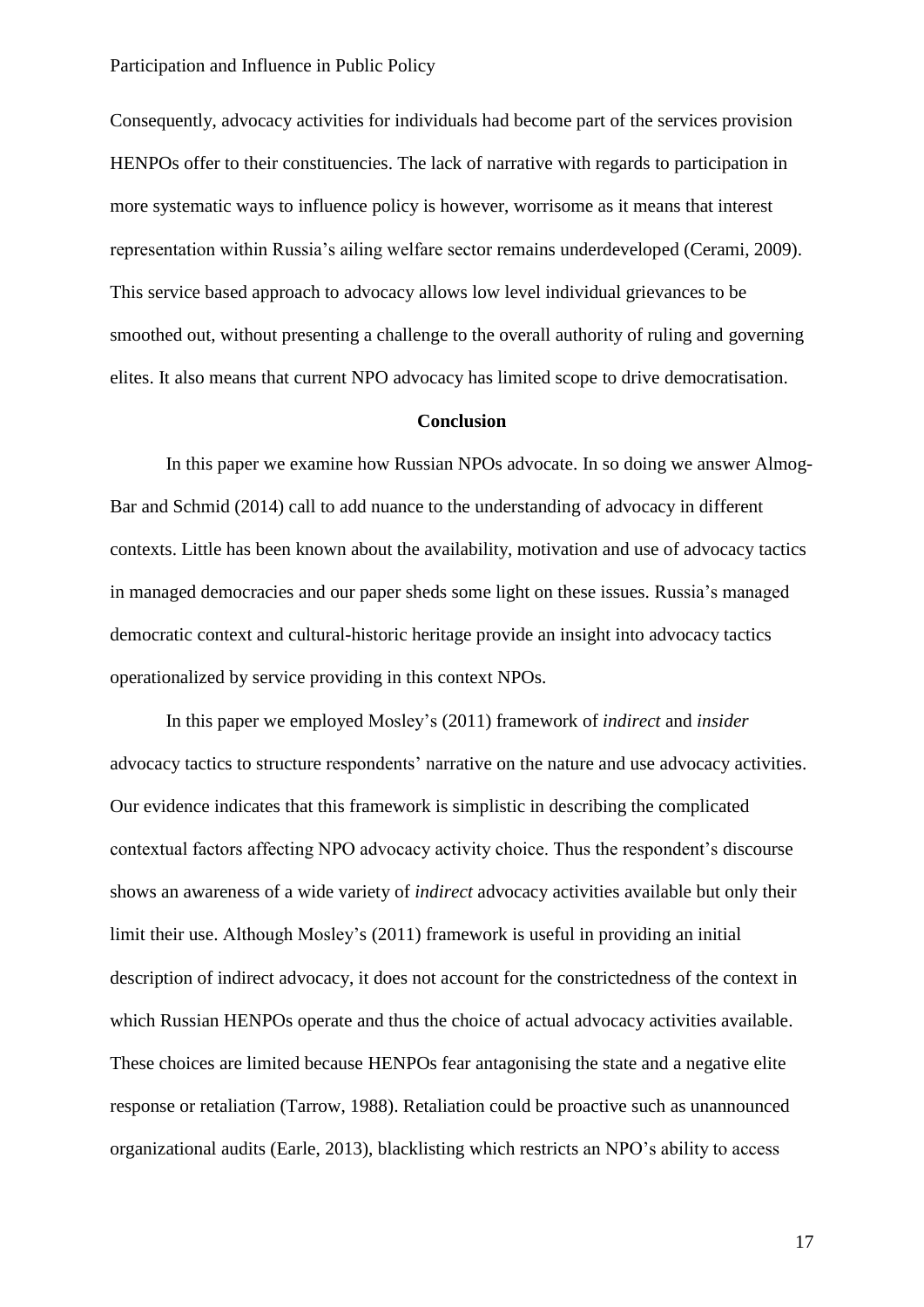funding from domestic sources, or passive with ruling and governing elites ignoring organizations and subsequent loss of access. Hence, Russia's managed democracy demonstrate that in a societally constricted context NPOs face a more complex and nuanced consideration when making choices about advocacy and attempting to balance organizational service delivery objectives and social justice goals (Sanders & McClellan, 2014; Tomlinson & Schwabenland, 2009). Therefore in extending Mosley's (2011) framework to managed democratic context where societal space for NPOs is constricted, we argue that we need to establish the subcategory of *limited indirect advocacy tactics*.

Another key aspect of Mosley's (2011) framework is the use of *insider* advocacy tactics. Given the importance of personal relationships in Russian society at large, NPOs require such access in order to navigate their constricted societal space and potentially open up areas for action and democratisation. However, in this context access points to ruling and governing elites are controlled by the state. In effect the Russian state licences access to personal relationships, ensuring that most of the influencing power remains rooted within ruling and governing elites.

This has resulted in a pragmatic response by Russian HENPOs, who see these institutionalized access points not primarily as opportunities to advocate (in the sense of policy influence) but opportunity to build or maintaining personal relations facilitating organizational maintenance or limited case/client advocacy. Therefore, in a managed democratic setting where societal space of NPO activity is constricted we have to refer to *institutionalized insider advocacy tactics*, thus adding a subcategory to Mosley's (2012) insider tactics. Such *institutionalized insider advocacy tactics* also mean that organisations are reluctant to cooperate with each other as access points are limited and thus under organizational competition. Our evidence suggest that organizations perceived that those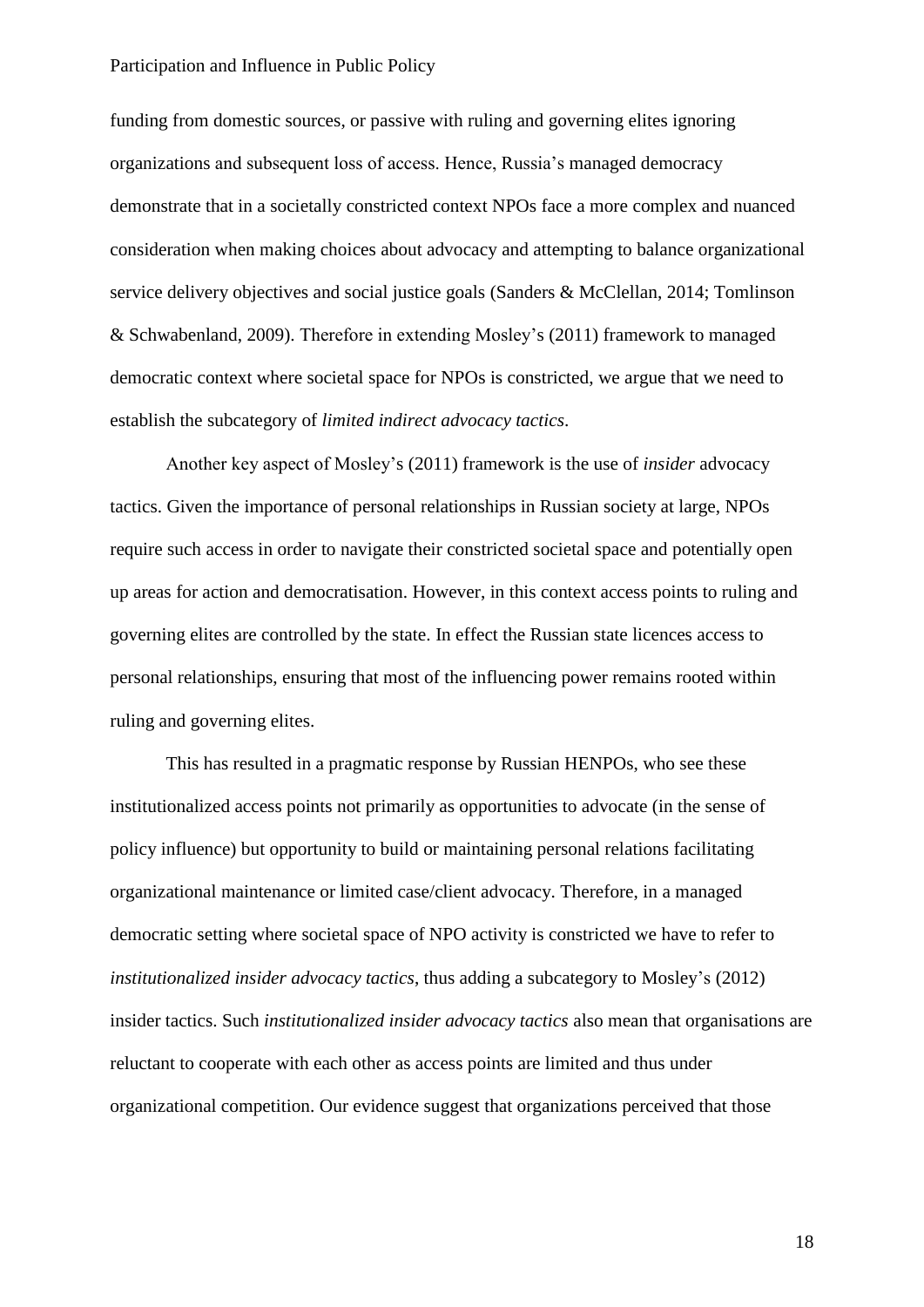NPOs winning such access points take a more pragmatic and less confrontational approach to ruling and governing elites hence limiting engagement in *indirect* advocacy activities.

Mosley (2011) states that NPOs engage in advocacy via both *indirect* and *insider* tactics and although this suggest that organizations might need to consider trade-off engaging in one and not the other, the assumption of this consideration is based on the potential effectiveness of the various tactics. This also assumes that consistent opportunity for advocacy exists and that organisations have the skills to engage in advocacy and advocacy choices are about tactical effectiveness. However the context of the Russian Federation highlights that organizational consideration about trade-offs focused less on tactical effectiveness and more on organisational survival. Although *limited indirect advocacy tactics* encouraged HENPOs to involve the wider Russian public and give vulnerable sections of society a voice, *institutionalized advocacy tactics* facilitate organizational survival and their ability to provide services to these societal groups. Our insights show that HENPOs felt that it was better to have some interaction with the state and its institutions even if it is controlled, licenced, and directed by ruling and governing elites, rather than no involvement at all and hence trading-off indirect advocacy tactics. Interaction means that the state was aware of HENPOs existence. This constitutes a positive development because in the past ruling and governing elites were altogether ignorant to the existence of NPOs (Jakobson & Sanovich, 2010). In the longer run, human service NPOs maybe able to leverage this attention by influencing public policy and government behaviour (Andrews & Edwards, 2004) and contribute to the democratisation process or widen public participation in political processes (Meyer, 2004).

The conclusions drawn here however do need to be seen in light of the limitations of this study. A larger sample, different methodological approach, different sectors and regions may have pointed to different reactions and narratives and are avenues for future research.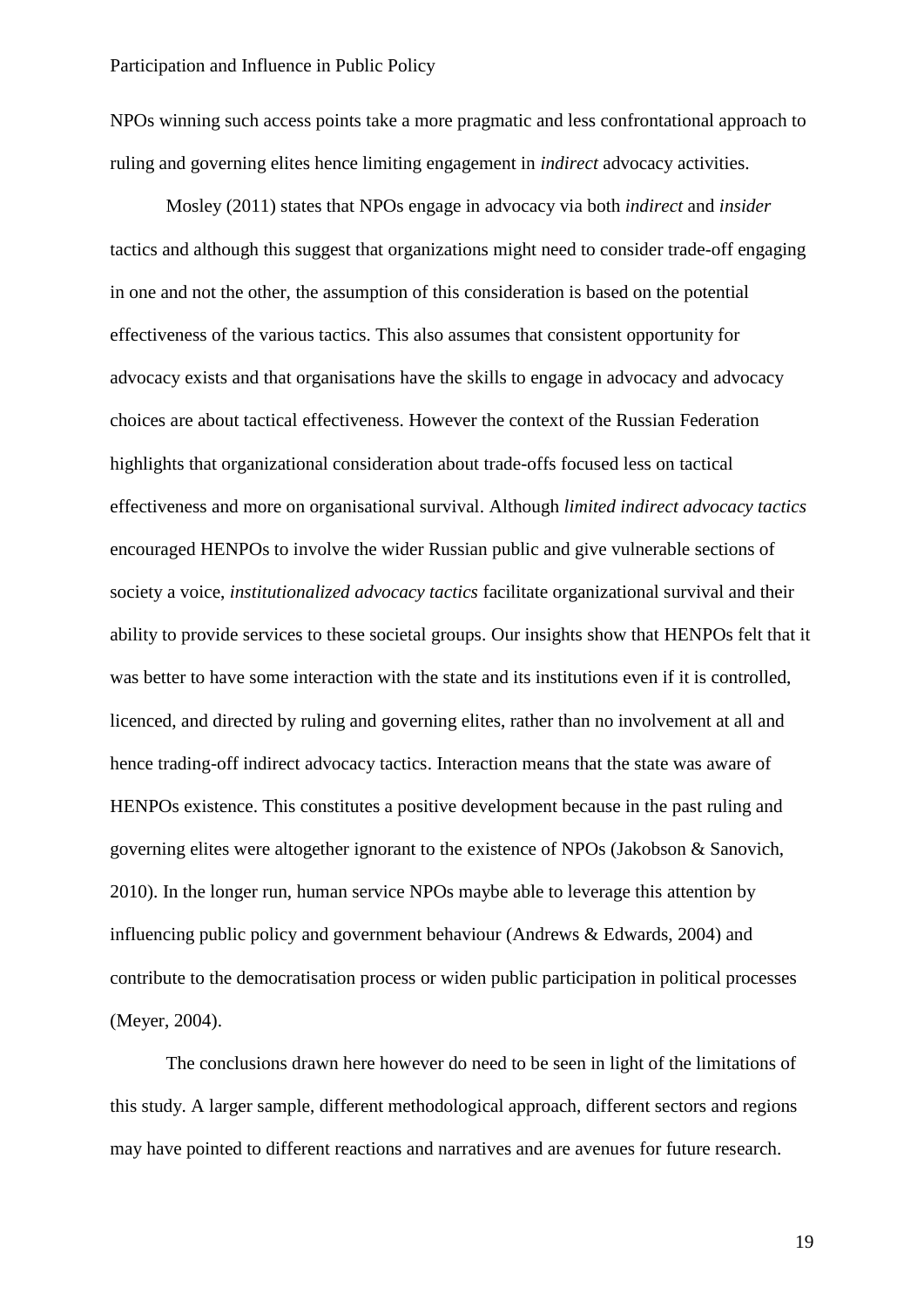However, despite these limitations and the papers focus on only two specific types of organizations in three regions, our findings show a strong relationship with the extended literature on civil society in Russia (Crotty, 2009; Jakobson & Sanovich, 2010; Spencer, 2011).

Our findings also suggest that the recently observed success of advocacy activities (Fröhlich, 2012; Javeline & Lindemann-Komarova, 2010) remain singular events and are not yet evidence of the development of an active advocacy culture amongst all types of Russian NPOs. The narratives of respondents indicate that HENPOs both fear elite response as well as lack the relevant capabilities or organizational cultures (i.e. their understanding of advocacy as only a case based activity) to take full advantage of available, albeit institutionalized, advocacy opportunities. Hence NPO advocacy activities in this context remain constrained (Crotty & Hall, 2013). Our evidence lets us to suggest that in a constricted civil society space advocacy tactics need to be classified as *limited indirect* and *institutionalized insider* – rather than just indirect and insider. It highlights that Russian NPOs are pragmatic creatures who have adapted their available advocacy tactics to their context.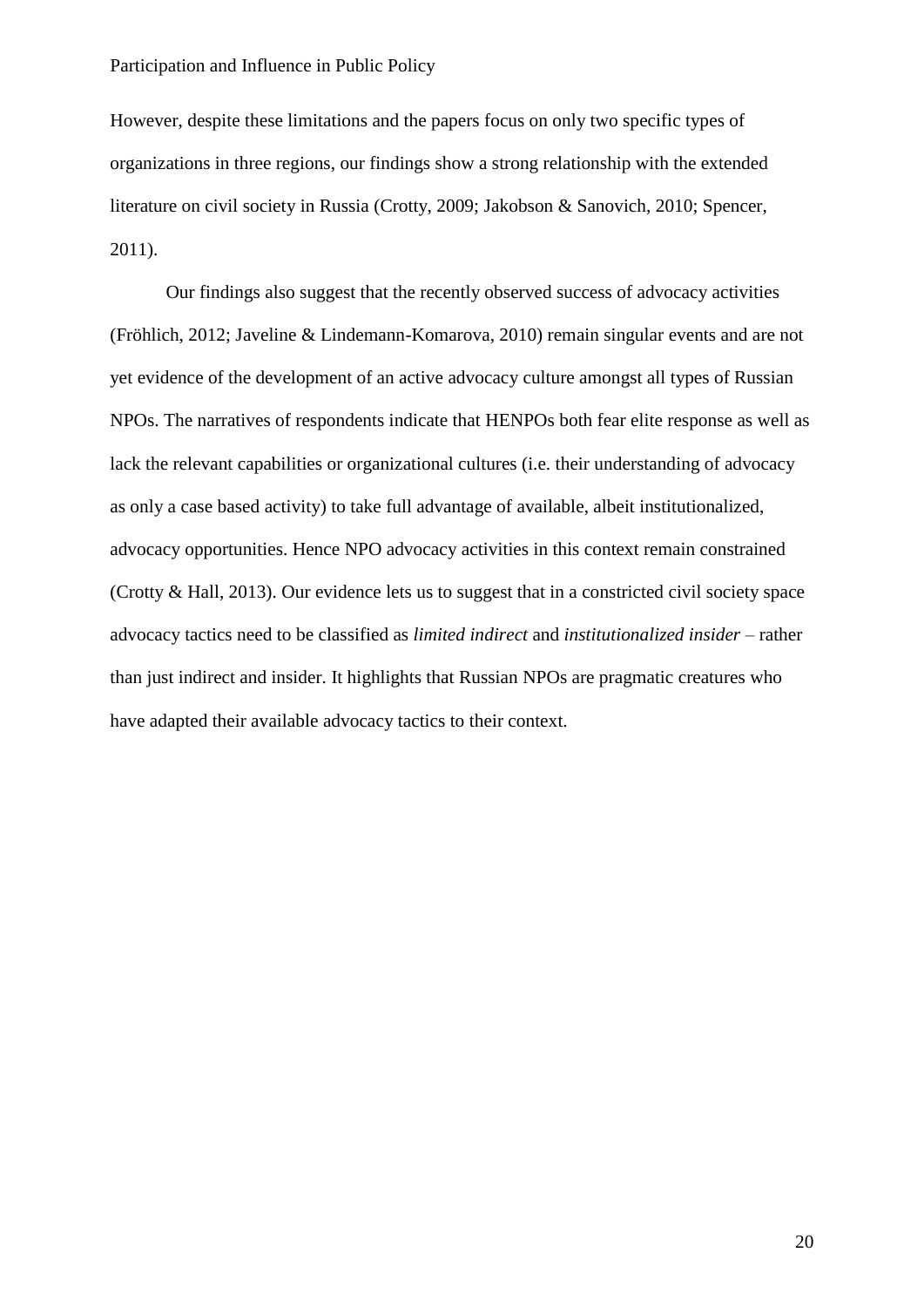## **Appendices**

### **Appendix A:**

| Organisation | Date,                      | <b>Main Objective</b>                           |
|--------------|----------------------------|-------------------------------------------------|
|              | Membership/                |                                                 |
|              | <b>Staff</b>               |                                                 |
| Org01Sam     | 1991, 8 S                  | <b>Civil Society Development</b>                |
| Org02Sam     | 2001, 1 S                  | Promoting educational techniques                |
| Org03Sam     | 2007, 6 S                  | Charitable programs                             |
| Org04Sam     | 2000, 2 S                  | <b>Educating volunteers</b>                     |
| Org05Sam     | 1992 (1918),<br>ca. 3000 M | Youth programs                                  |
| Org06Sam     | 1991, 2 S                  | Deaf education                                  |
| Org07Sam     | 2003, ca. 20 M             | Disability support                              |
| Org08Sam     | 2000, 3 S                  | Folklore education                              |
| Org09Sam     | 1997 (1993), 3<br>S        | Legal education                                 |
| Org10Sam     | 2001, 60 S                 | Drug addiction and HIV/AIDS support             |
| Org11Sam     | 2002, 3 S                  | Language education                              |
| Org12Sam     | 2003, 100 M                | Assisting families of Down Syndrome<br>children |
| Org13Sam     | 1998, ca. 15 M             | Healthy lifestyle promotion                     |
| Org14Sam     | $(1924 - 1933)$            | Humanitarian aid for children                   |
|              | 1987, 5 S                  |                                                 |
| Org15Sam     | 1999, 7 S                  | HIV/AIDS support                                |
| Org16Sam     | 2005 (1988), 2<br>S        | Disability support                              |
| Org17Sam     | 1998, 23 S                 | Disability rights                               |
| Org18Sam     | 1985, 5 S                  | Healthy lifestyle promotion                     |
| Org19Sam     | 2005, ca 4 S               | Organizing Youth exchanges and<br>volunteers    |
| Org20Sam     | 2007, 3 S                  | HIV/AIDS support                                |
| Org21Sam     | 1992, 3 S                  | Children's rights                               |
| Org22Sam     | 1999, 3 S                  | HIV/AIDS education                              |
| Org23Sam     | 1998, 1 S/ca               | Child health promotion                          |
|              | 10 M                       |                                                 |
| Org24Sam     | 2000, ca. 60 M             | Assisting the families of autistic<br>children  |
| Org01Per     | 1999, 3 M                  | Drug rehabilitation and education               |
| Org02Per     | 1868, 12 S                 | Health services                                 |
| Org03Per     | 1999, ca 20 S              | Disability employment                           |
| Org04Per     | 1995, 6 S                  | Promoting and organizing Paralympic             |
|              |                            | sport                                           |
| Org05Per     | 1938, 38 S                 | Advocacy for the blind                          |
| Org06Per     | 2006, N.A.                 | Youth education                                 |
| Org07Per     | 1993, 4 S                  | Disability rights                               |
| Org08Per     | 1926, 22 S                 | Advocacy for the deaf                           |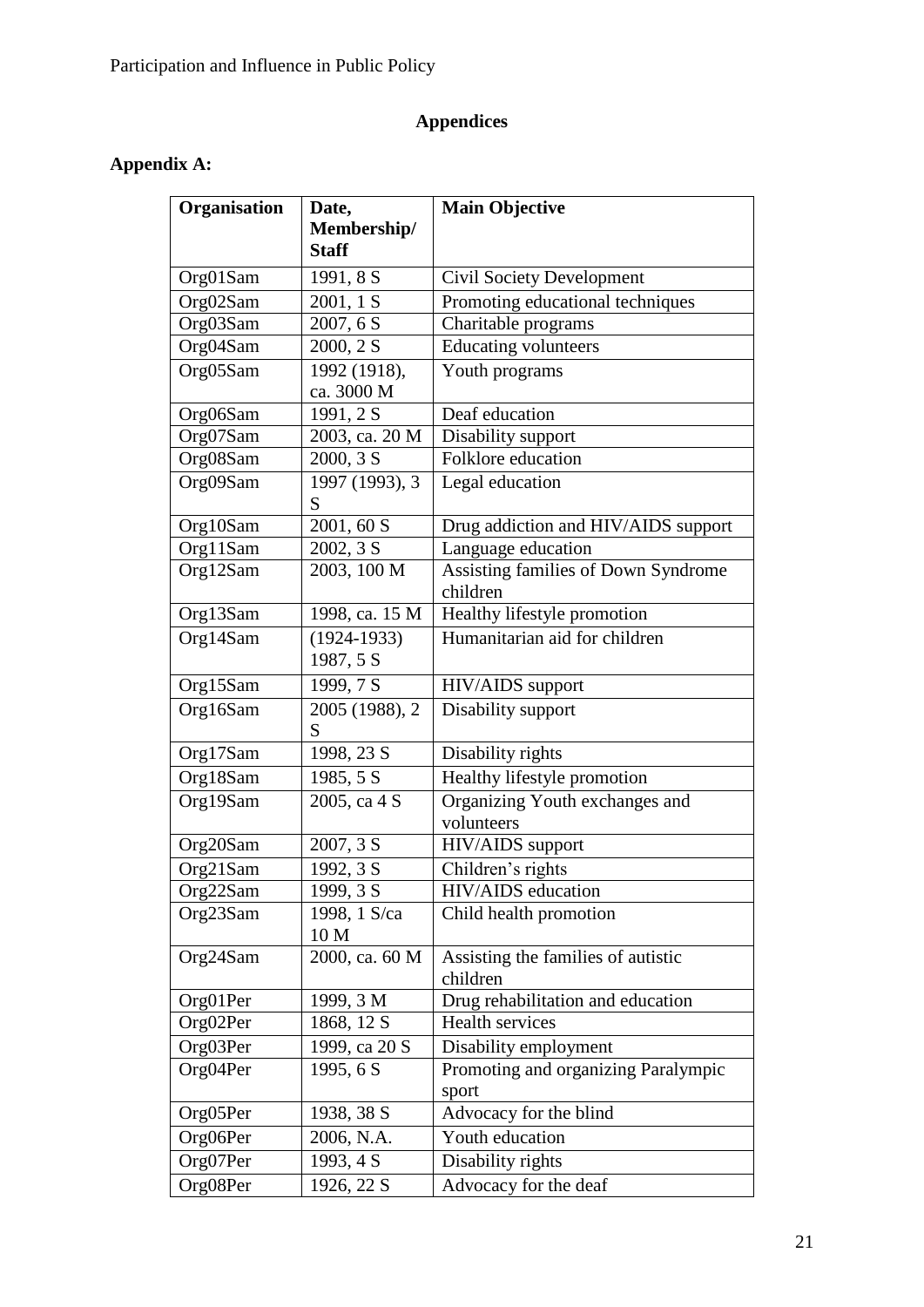| Org09Per | 1997, N.A.    | Disability rehabilitation                 |
|----------|---------------|-------------------------------------------|
| Org10Per | 1998, 4 S     | Promoting children's rights               |
| Org11Per | 1992, ca 18 S | Running museum and human rights           |
|          |               | education                                 |
| Org12Per | 1998, 4 S     | Human rights education                    |
| Org13Per | 2000, 60 M    | Disability rights                         |
| Org14Per | ca 1997, 70 M | Assisting the families of autistic        |
|          |               | children                                  |
| Org15Per | 1994, 50 M    | Hospice                                   |
| Org16Per | 2005, 10 M    | Election monitoring and democracy         |
|          |               | education                                 |
| Org17Per | 2006, 4 S     | Drug rehabilitation                       |
| Org18Per | 1996, 16 S    | Assisting TSOs with marketing and         |
|          |               | legal advice                              |
| Org19Per | 2005, 9 M     | Housing rights education                  |
| Org20Per | 2003, 20 M    | Citizenship education                     |
| Org21Per | 1994, 11 S    | Health rights education                   |
| Org22Per | 1998, 3 S     | Supporting and implementing social        |
|          |               | projects                                  |
| Org01Yek | 1988, ca 15 S | Disability rights                         |
| Org02Yek | 2003, 5 S     | Supporting new mothers                    |
| Org03Yek | ca 2005, 1 S  | Disability rights                         |
| Org04Yek | 1999, 1 S     | Disability rights                         |
| Org05Yek | ca 2000, 5 S  | Respite care for the families of disabled |
|          |               | children                                  |
| Org06Yek | 2001, 10 S/M  | Healthy lifestyle promotion               |
| Org07Yek | 2001, ca 5 M  | Disability rights                         |
| Org08Yek | 2002, ca 30 M | Disability rights                         |
| Org09Yek | ca 2000, 20 S | Drug rehabilitation                       |
| Org10Yek | 1996, 0       | Disability rights - dissolved             |
| Org11Yek | 2000, 7/8 S   | Children's rights                         |
| Org12Yek | 1918, 10 S ca | Advocacy for the Blind                    |
|          | 7000 M        |                                           |
| Org13Yek | 1998, 1 S     | Aid to children in poverty                |
| Org14Yek | 2004, 1 S     | After school education                    |
| Org15Yek | 2003, 20 M    | Disability rights                         |
| Org16Yek | 1999, 22 S    | Providing support to families of those    |
|          |               | with HIV/AIDS                             |
| Org17Yek | 1995, 2 S     | Organizing special Olympics               |
| Org18Yek | 2002, 9 M     | Learning disability rights                |
| Org19Yek | 2007, 6 M     | <b>Education</b> for peace                |
| Org20Yek | 1992, 32 M    | Support for children's homes              |
| Org21Yek | 1999, ca 30 M | Respite for the families of children with |
|          |               | cancer - dissolved                        |
| Org22Yek | 1992, 8 S     | Disability rehabilitation                 |
| Org23Yek | 1996, 2 M     | Assisting for children with disabilities  |
| Org24Yek | 1998, 3 S     | Education of deaf children                |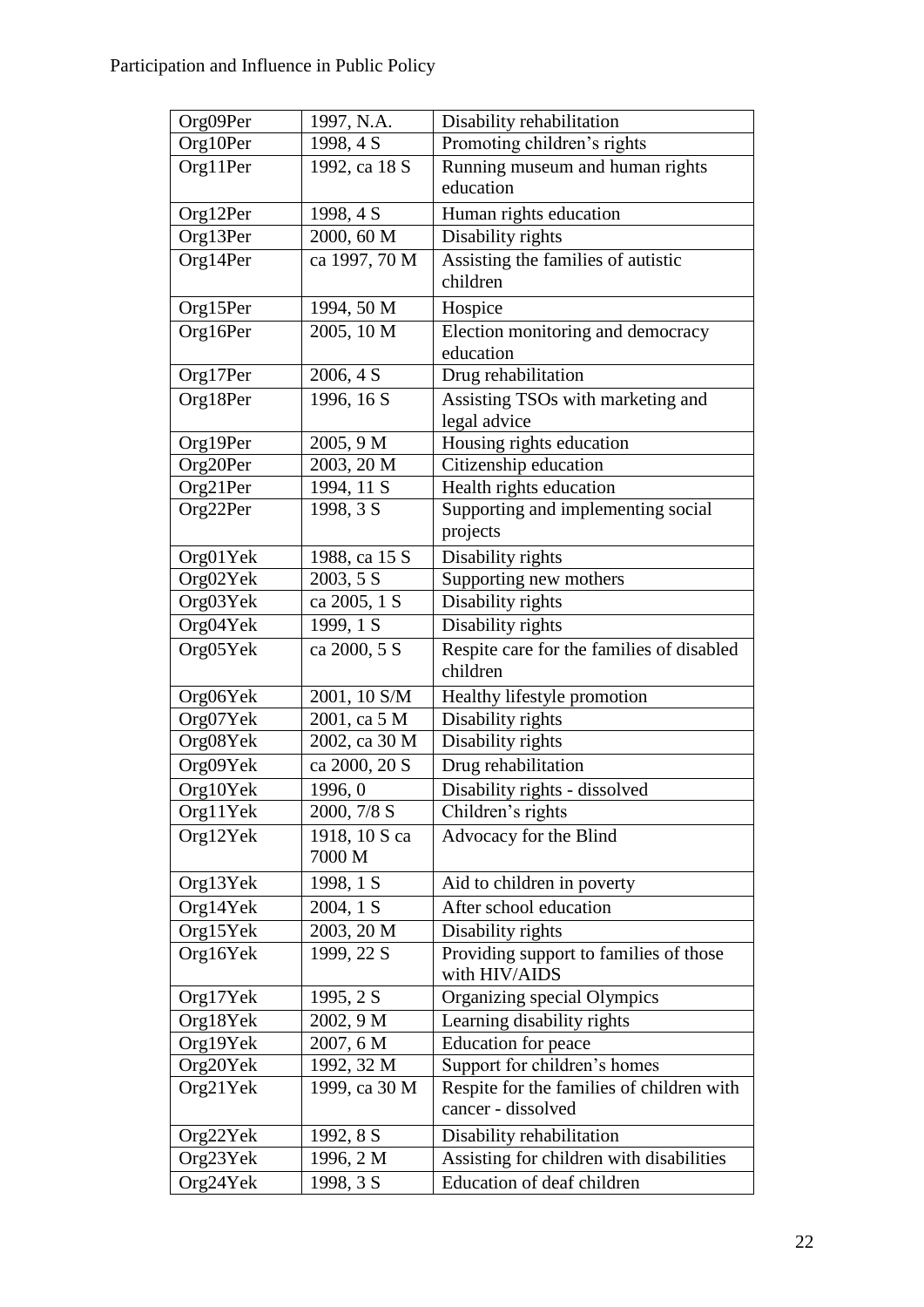| Org25Yek | 1999, ca. 10 S | Student's rights education  |
|----------|----------------|-----------------------------|
| Org26Yek | 1992 (1918),   | Youth education activities  |
|          | ca. 17 000 M/  |                             |
|          | ca 25 S        |                             |
| Org27Yek | 1988, 5 S      | Disability rights           |
| Org28Yek | 1961, 4 S      | After school clubs          |
| Org29Yek | 1998, ca. 40 S | Drug rehabilitation         |
| Org30Yek | 2003, ca. 450  | Support MS sufferers        |
|          | M              |                             |
| Org31Yek | 2004, ca. 3 S  | Migrant rights education    |
| Org32Yek | 2005, ca. 20 S | Disability rights education |
| Org33Yek | 2000, 1 S      | Addiction education         |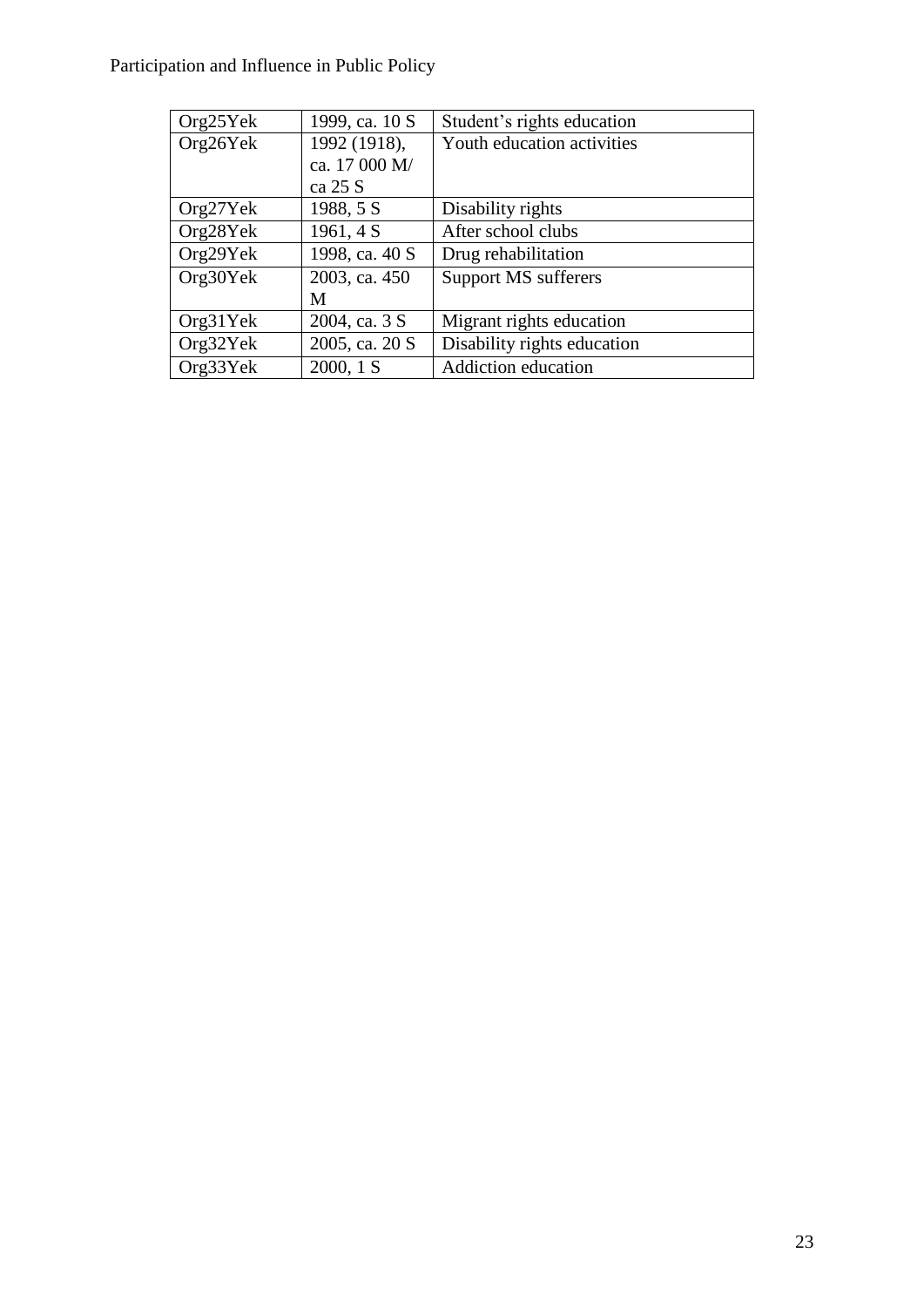#### **References**

- Alekseeva, L., Aslamazyan, M., Auzan, A., Vakhina, L., Gefter, V., Grafova, L., … Levinson, L. (2005). *Statement by Russian Non-commercial, Non-Governmental Organisations: Say No to Tightening Control Over Civil Society*. *Johnson's Russia List*. Retrieved December 13, 2011, from http://www.cdi.org/russia/johnson/9297- 27.cfm
- Almog-Bar, M., & Schmid, H. (2014). Advocacy Activities of Nonprofit Human Service Organizations: A Critical Review. *Nonprofit and Voluntary Sector Quarterly*, *43*(1), 11–35.
- Andrews, K. T., & Edwards, B. (2004). Advocacy Organizations in the U.S. Political Process. *Annual Review of Sociology*, *30*, 479–506.
- Balassiano, K., & Chandler, S. M. (2010). The Emerging Role of Nonprofit Associations in Advocacy and Public Policy: Trends, Issues, and Prospects. *Nonprofit and Voluntary Sector Quarterly*, *39*(5), 946–955.
- Bennetts, M. (2012). *Russian Parliament Approves NGO "Foreign Agents" Law*. *RIA Novosti*. Retrieved July 6, 2012, from http://en.rian.ru/russia/20120706/174436993.html
- Beyers, J., & Kerremans, B. (2012). Domestic Embeddedness and the Dynamics of Multilevel Venue Shopping in Four EU Member States. *Governance*, *25*(2), 263–290.
- Boris, E., & Mosher-Williams, R. (1998). Nonprofit Advocacy Organizations: Assessing the Definitions, Classifications, and Data. *Nonprofit and Voluntary Sector Quarterly*, *27*(4), 488 –506.
- Braun, V., & Clarke, V. (2006). Using thematic analysis in psychology. *Qualitative Research in Psychology*, *3*(2), 77–101.
- Bruner, J. (1991). The Narrative Construction of Reality. *Critical Inquiry*, *18*(1), 1–21.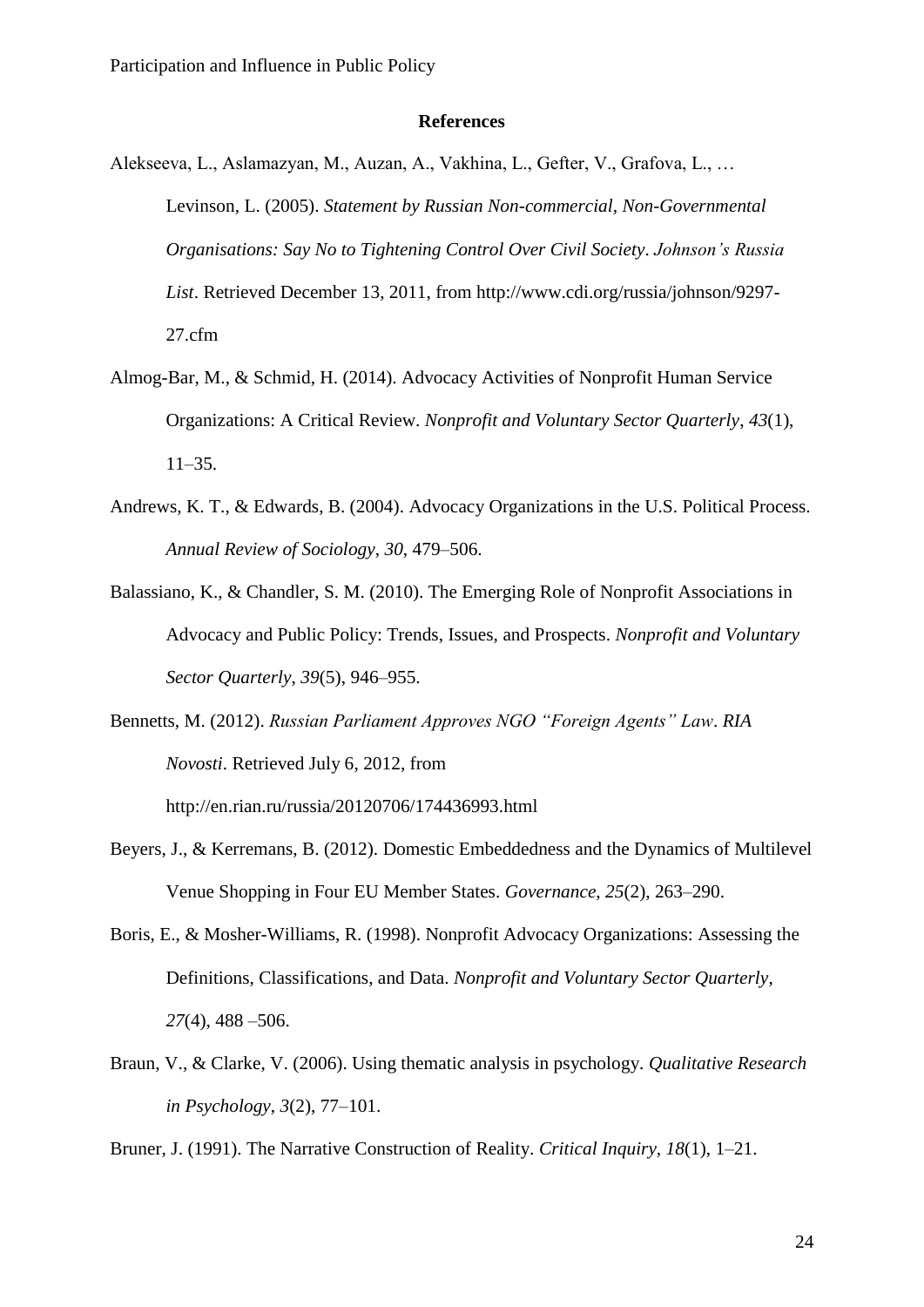- Bryanski, G. (2012, June 8). Russia's Putin signs anti-protest law before rally. *Reuters*. Retrieved from http://www.reuters.com/article/2012/06/08/us-russia-protestsidUSBRE8570ZH20120608
- Cerami, A. (2009). Welfare State Developments in the Russian Federation: Oil-led Social Policy and "The Russian Miracle." *Social Policy & Administration*, *43*(2), 105–120.

Chaskin, R. J., & Greenberg, D. M. (2013). Between Public and Private Action: Neighborhood Organizations and Local Governance. *Nonprofit and Voluntary Sector Quarterly*. Retrieved from http://nvs.sagepub.com/content/early/2013/11/11/0899764013510407

- Civic Chamber of the Russian Federation. (2010). *Report on the State of Civil Society in the Russian Federation 2010* (Annual Report). Moscow. Retrieved from http://www.oprf.ru/files/dokument2011/2010\_Report.pdf
- Corbin, J. M., & Strauss, A. L. (2008). *Basics of qualitative research: techniques and procedures for developing grounded theory*. Los Angeles, Calif.: Sage Publications.
- Crotty, J. (2006). Reshaping the Hourglass? The Environmental Movement and Civil Society Development in the Russian Federation. *Organization Studies*, *27*(9), 1319–1338.
- Crotty, J. (2009). Making a Difference? NGOs and Civil Society Development in Russia. *Europe-Asia Studies*, *61*(1), 85–108.
- Crotty, J., & Hall, S. M. (2013). Environmental responsibility in a transition context: Russian NGO perception and response. *Environment and Planning C: Government and Policy*,  $31(4)$ , 667 – 681.
- De Vaus, D. (2001). *Research Design in Social Research*. London: SAGE.
- Duer, A., & Mateo, G. (2013). Gaining access or going public? Interest group strategies in five European countries. *European Journal of Political Research*, *52*(5), 660–686.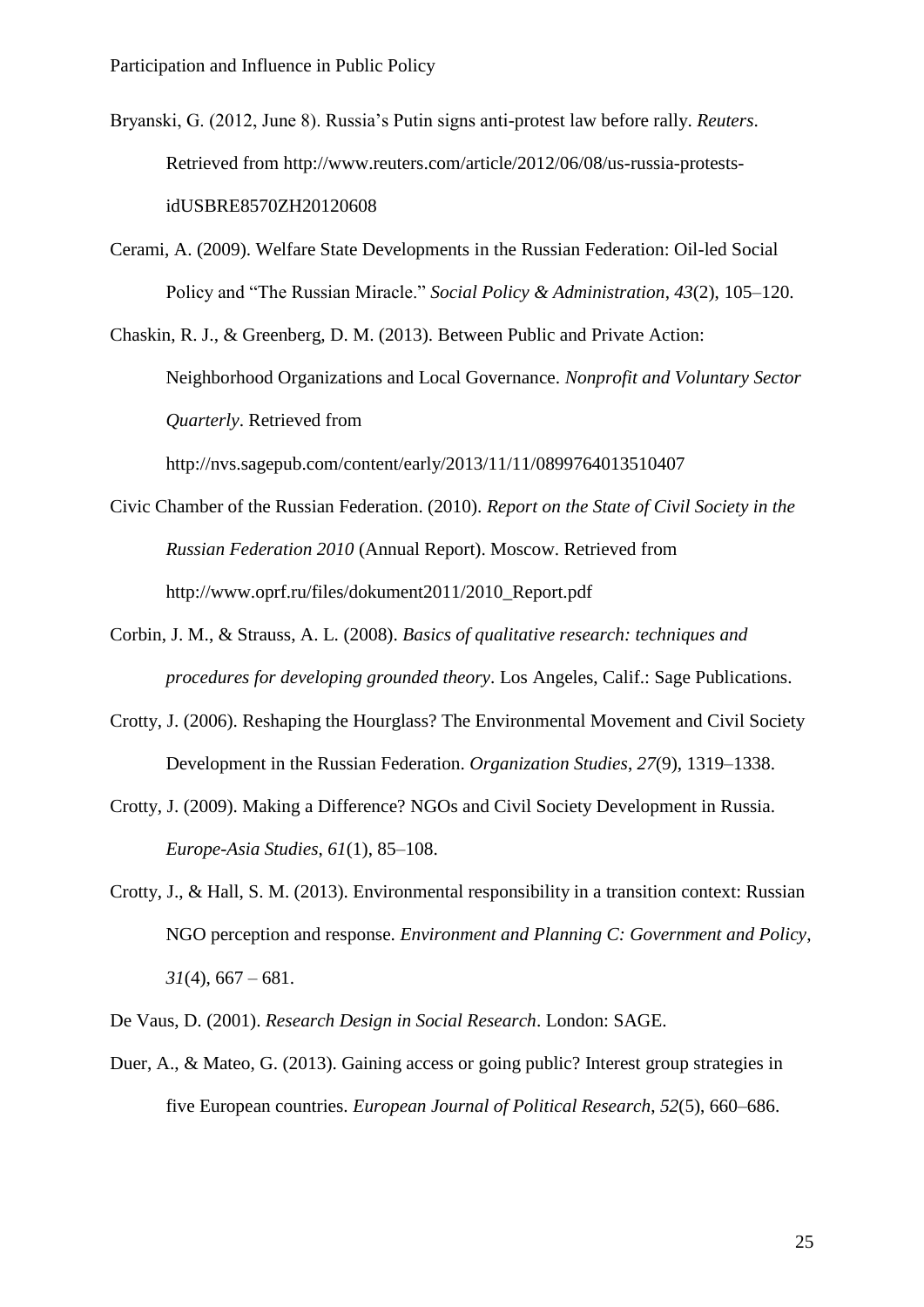- Earle, J. (2013). *Hundreds of NGOs Checked for Foreign Agents, Extremism*. *The Moscow Times*. Retrieved May 30, 2013, from http://www.themoscowtimes.com/news/article/hundreds-of-ngos-checked-for-foreignagents-extremism/477173.html
- Eisenhardt, K. M. (1989). Building Theories from Case Study Research. *The Academy of Management Review*, *14*(4), 532–550.
- Federal State Statistics Service. (2010). *Всероссийская перепись населения 2010 года. Russian National Census of 2010*. Retrieved July 1, 2011, from http://www.perepis-2010.ru/
- Fröhlich, C. (2012). Civil society and the state intertwined: the case of disability NGOs in Russia. *East European Politics*, *28*(4), 371–389.
- Frumkin, P. (2002). *On Being Nonprofit: A Conceptual and Policy Primer*. Boston: Harvard University Press.
- Galaskiewicz, J., Bielefeld, W., & Dowell, M. (2006). Networks and Organizational Growth: A Study of Community Based Nonprofits. *Administrative Science Quarterly*, *51*(3), 337 –380.
- Garrow, E. E., & Hasenfeld, Y. (2014). Institutional Logics, Moral Frames, and Advocacy: Explaining the Purpose of Advocacy Among Nonprofit Human-Service Organizations. *Nonprofit and Voluntary Sector Quarterly*, *43*(1), 80–98.
- Guo, C., & Saxton, G. D. (2014). Tweeting Social Change: How Social Media Are Changing Nonprofit Advocacy. *Nonprofit and Voluntary Sector Quarterly*, *43*(1), 57–79.
- Henderson, S. L. (2002). Selling Civil Society: Western Aid and the Nongovernmental Organization Sector in Russia. *Comparative Political Studies*, *35*(2), 139–167.
- Howard, M. M. (2002). The Weakness of Postcommunist Civil Society. *Journal of Democracy*, *13*(1), 157–169.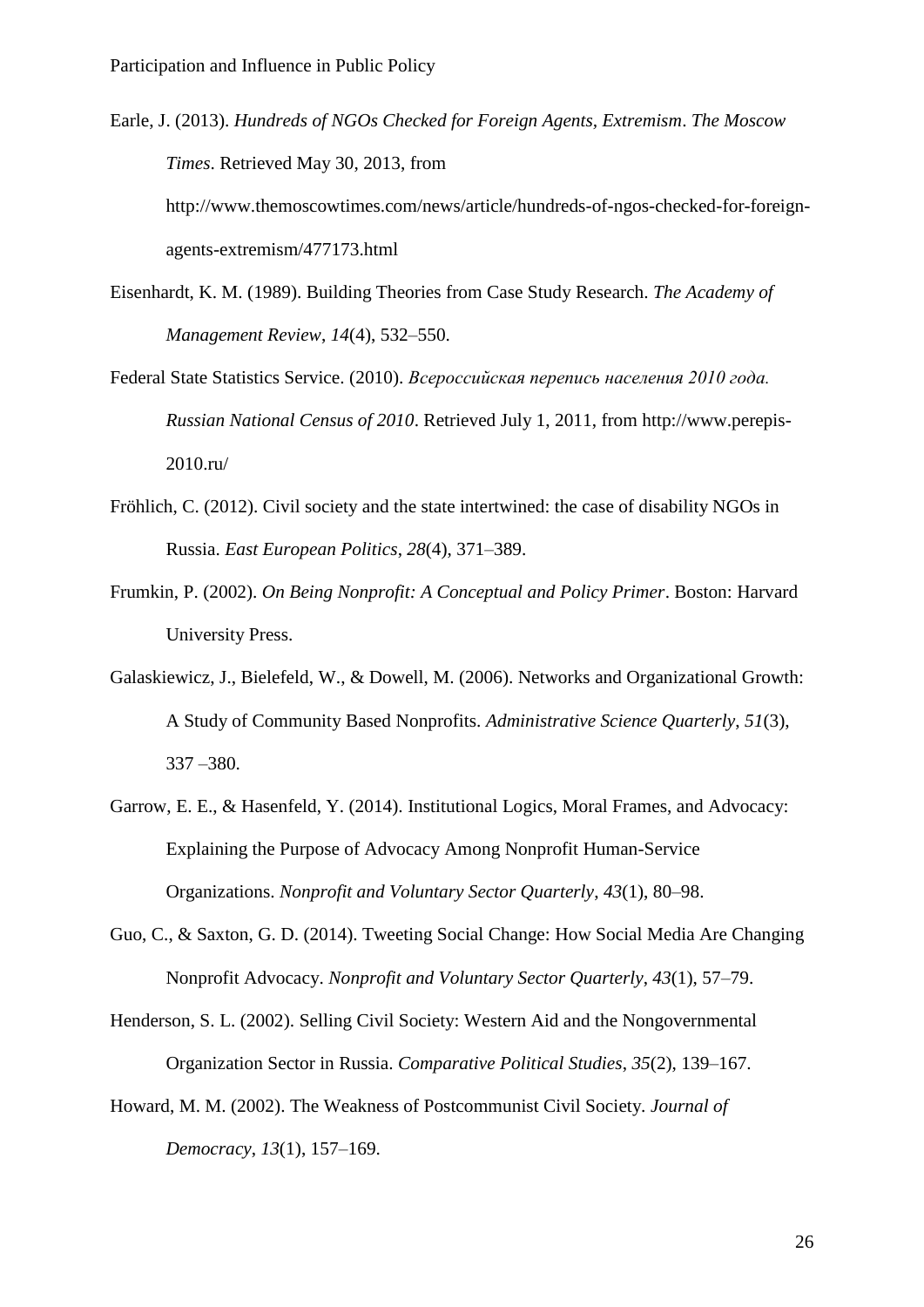- Iarskaia-Smirnova, E., & Romanov, P. (2002). "A Salary is not Important Here": The Professionalization of Social Work in Contemporary Russia. *Social Policy & Administration*, *36*(2), 123–141.
- Jakobson, L., & Sanovich, S. (2010). The Changing Models of the Russian Third Sector: Import Substitution Phase. *Journal of Civil Society*, *6*(3), 279–300.
- James, E., & Rose-Ackerman, S. (1986). *The Nonprofit Enterprise in Market Economics*. Amsterdam: Harwood Academic Publishers.
- Javeline, D., & Lindemann-Komarova, S. (2010). A Balanced Assessment of Russian Civil Society. *Journal of International Affairs*, *63*(2), 171–188.
- Kerlin, J. A., & Reid, E. J. (2010). The Financing and Programming of Advocacy in Complex Nonprofit Structures. *Nonprofit and Voluntary Sector Quarterly*, *39*(5), 802–824.
- Kraemer, R., Whiteman, G., & Banerjee, B. (2013). Conflict and Astroturfing in Niyamgiri: The Importance of National Advocacy Networks in Anti-Corporate Social Movements. *Organization Studies*, *34*(5-6), 823–852.
- Ledeneva, A. V. (2006). *How Russia Really Works: The Informal Practices That Shaped Post-Soviet Politics and Business* (1st ed.). Ithaca: Cornell University Press.
- Lincoln, Y. S., & Guba, E. G. (1985). *Naturalistic inquiry*. Beverly Hills: Sage Publications.
- Ljubownikow, S., & Crotty, J. (2014). Civil Society in a Transitional Context: The Response of Health and Educational NGOs to Legislative Changes in Russia's Industrialized Regions. *Nonprofit and Voluntary Sector Quarterly*, *43*(4), 759–776.
- Ljubownikow, S., Crotty, J., & Rodgers, P. (2013). The State and Civil Society in Post-Soviet Russia: The Development of a Russian Style Civil Society. *Progress in Development Studies*, *13*(2), 153–166.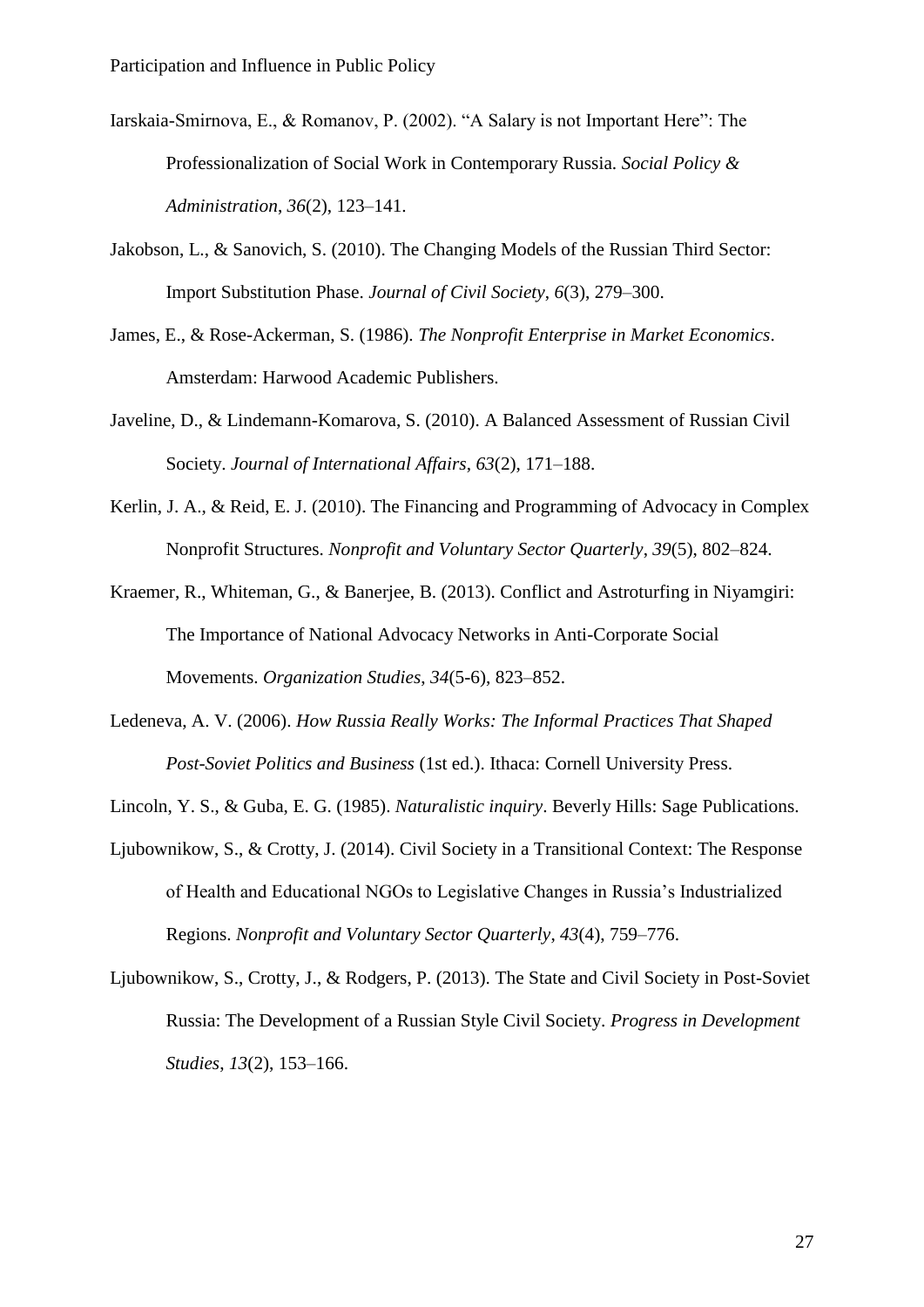- Maxwell, M. P. (2006). NGOs in Russia: Is the Recent Russian NGO Legislation the End of Civil Society in Russia. *Tulane Journal of International and Comparative Law*, *15*, 235–264.
- Meyer, D. S. (2004). Protest and Political Opportunities. *Annual Review of Sociology*, *30*(1), 125–145.
- Miles, M. B., & Huberman, A. M. (1999). *Qualitative Data Analysis* (2nd ed.). London: Sage.
- Mishler, W., & Rose, R. (1997). Trust, Distrust and Skepticism: Popular Evaluations of Civil and Political Institutions in Post-Communist Societies. *The Journal of Politics*, *59*(2), 418–451.
- Mosley, J. (2010). Organizational Resources and Environmental Incentives: Understanding the Policy Advocacy Involvement of Human Service Nonprofits. *Social Service Review*, *84*(1), 57–76.
- Mosley, J. (2011). Institutionalization, Privatization, and Political Opportunity: What Tactical Choices Reveal About the Policy Advocacy of Human Service Nonprofits. *Nonprofit and Voluntary Sector Quarterly*, *40*(3), 435–457.
- Mosley, J. (2012). Keeping the Lights On: How Government Funding Concerns Drive the Advocacy Agendas of Nonprofit Homeless Service Providers. *Journal of Public Administration Research and Theory*, *22*(4), 841–866.
- Mosley, J., & Grogan, C. M. (2013). Representation in Nonelected Participatory Processes: How Residents Understand the Role of Nonprofit Community-based Organizations. *Journal of Public Administration Research & Theory*, *23*(4), 839–863.
- Moulton, S., & Eckerd, A. (2012). Preserving the Publicness of the Nonprofit Sector Resources, Roles, and Public Values. *Nonprofit and Voluntary Sector Quarterly*, *41*(4), 656–685.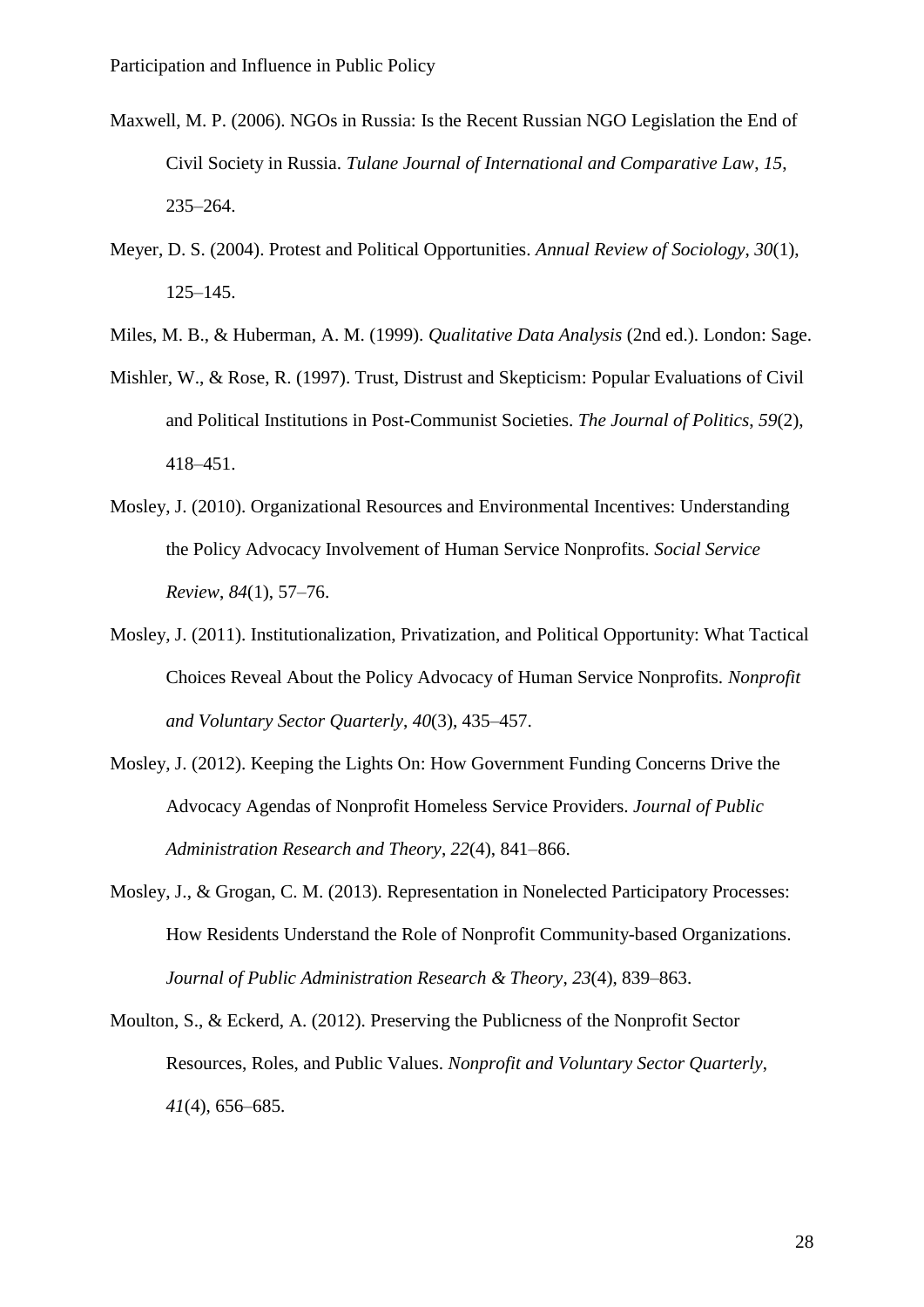- Nicholson-Crotty, J. (2009). The Stages and Strategies of Advocacy Among Nonprofit Reproductive Health Providers. *Nonprofit and Voluntary Sector Quarterly*, *38*(6), 1044–1053.
- Richter, J. (2009). Putin and the Public Chamber. *Post-Soviet Affairs*, *25*(1), 39–65.
- Rivkin-Fish, M. R. (1999). Sexuality Education in Russia: Defining Pleasure and Danger for a Fledgling Democratic Society. *Social Science & Medicine*, *49*(6), 801–814.
- Rose, R. (2000). Getting things done in an antimodern society: social capital networks in Russia. *Social Capital: A Multifaceted Perspective*, 147–172.
- Salamon, L. M., & Anheier, H. K. (1998). Social Origins of Civil Society: Explaining the Nonprofit Sector Cross-Nationally. *Voluntas: International Journal of Voluntary and Nonprofit Organizations*, *9*(3), 213–248.
- Sanders, M. L., & McClellan, J. G. (2014). Being business-like while pursuing a social mission: Acknowledging the inherent tensions in US nonprofit organizing. *Organization*, *21*(1), 68–89.
- Schmid, H., Bar, M., & Nirel, R. (2008). Advocacy Activities in Nonprofit Human Service Organizations. *Nonprofit and Voluntary Sector Quarterly*, *37*(4), 581 –602.
- Siggelkow, N. (2007). Persuasion with case studies. *Academy of Management Journal*, *50*(1), 20–24.
- Sil, R., & Chen, C. (2004). State Legitimacy and the (In)significance of Democracy in Post-Communist Russia. *Europe-Asia Studies*, *56*(3), 347–368.
- Spencer, S. B. (2011). Culture as Structure in Emerging Civic Organizations in Russia. *Nonprofit and Voluntary Sector Quarterly*, *40*(6), 1073 –1091.
- Suarez, D. F., & Hwang, H. (2008). Civic Engagement and Nonprofit Lobbying in California, 1998-2003. *Nonprofit and Voluntary Sector Quarterly*, *37*(1), 93–112.